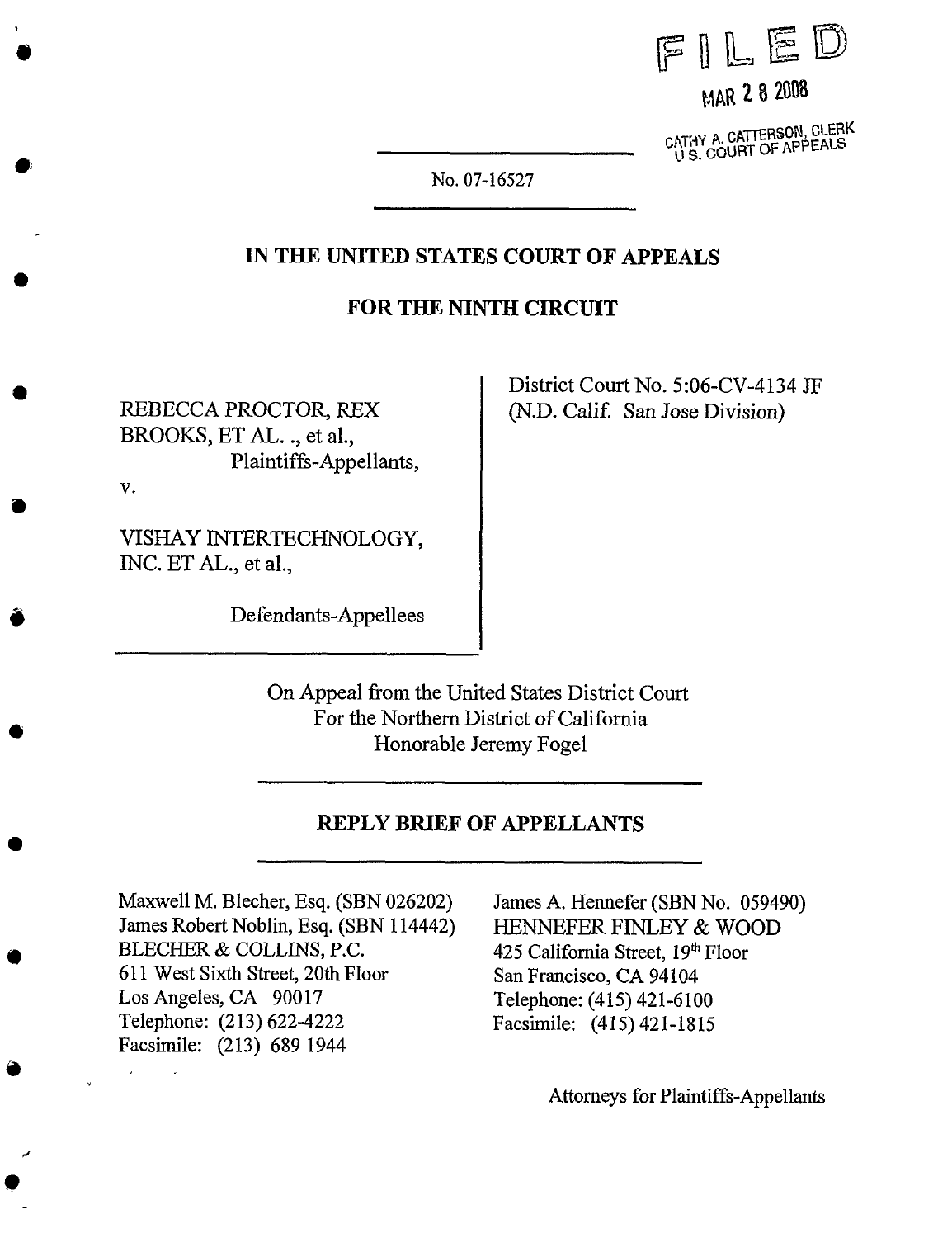# TABLE OF CONTENTS

|           | Pages                                                                                                                                                                                               |
|-----------|-----------------------------------------------------------------------------------------------------------------------------------------------------------------------------------------------------|
|           |                                                                                                                                                                                                     |
|           |                                                                                                                                                                                                     |
|           |                                                                                                                                                                                                     |
| Α.        | The District Court Enforced the Delaware Injunction<br>Without Any Analysis of Appellee's Claim of Res Judicata                                                                                     |
|           | 1.                                                                                                                                                                                                  |
|           | 2.<br>The District Court Enforced the Delaware Injunction<br>and Did Not Address the Res Judicata Effect of the                                                                                     |
| <b>B.</b> | The Elements of Res Judicata Which the District Court                                                                                                                                               |
| C.        | Determination of The Res Judicata Effect of the Delaware<br>Judgment Requires Resolving Several Legal and Factual<br>Questions Not Addressed by the District Court $\dots\dots\dots\dots\dots\dots$ |
| D.        | Factual Issues and Legal Issues Preventing the Application                                                                                                                                          |

 $\ddot{\phantom{1}}$ 

 $\overline{a}$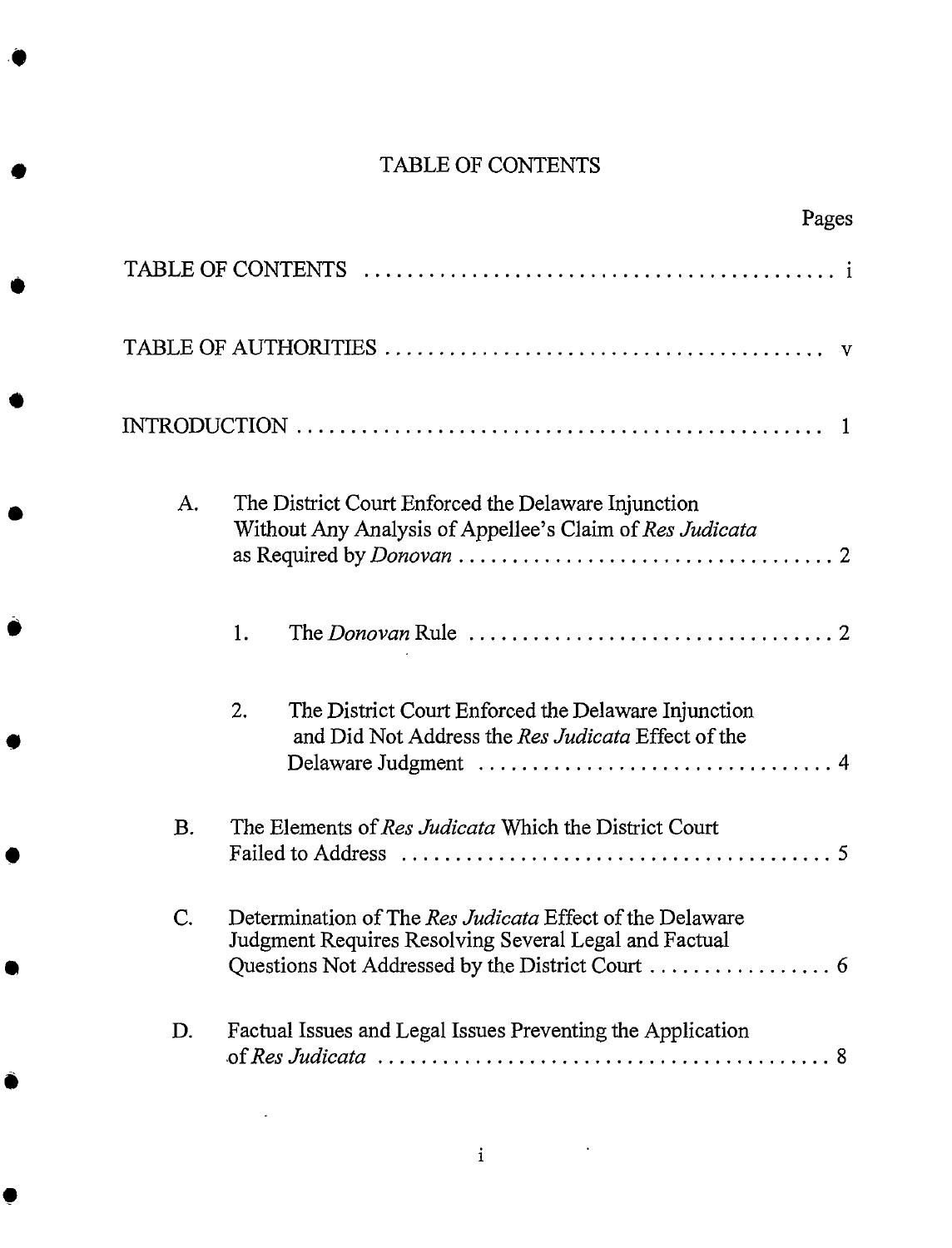| 1. |    | This Action and the Delaware Tender Offer<br>Litigation Do Not have an "Identity of Claims"  9                                        |
|----|----|---------------------------------------------------------------------------------------------------------------------------------------|
|    | a. | Comparison of the Delaware Complaint and<br>the Complaints Here Shows No "Identity"                                                   |
|    | b. | The District Court Held That There Was Not<br>an "Identity of Claims" in the Delaware<br>Complaint and the Complaints Here  11        |
|    | c. | Appellees Are Judicially Estopped from<br>Asserting That There is an "Identity of Claims"<br>in the Delaware Complaint and the        |
|    | d. | Appellees' Claims of Judicial Admissions by<br>Appellants Are Frivolous  15                                                           |
|    | e. | Appellees Rely on Several Additional<br>Misrepresentations of the Record  16                                                          |
|    |    | Failure to Follow Donovan  16<br>i.                                                                                                   |
|    |    | The Delaware Supreme Court's Purported<br>ii.<br>"Holding" $\ldots \ldots \ldots \ldots \ldots \ldots \ldots \ldots \ldots \ldots 17$ |
|    |    | iii.<br>Proceedings Before the Santa Clara                                                                                            |
| 2. |    | The Pre-SLUSA Case of <i>Matsushita Elec. Indus. Co.</i> ,<br>Ltd. v. Epstein Does Not Support Appellees' Case for                    |
|    |    |                                                                                                                                       |

ii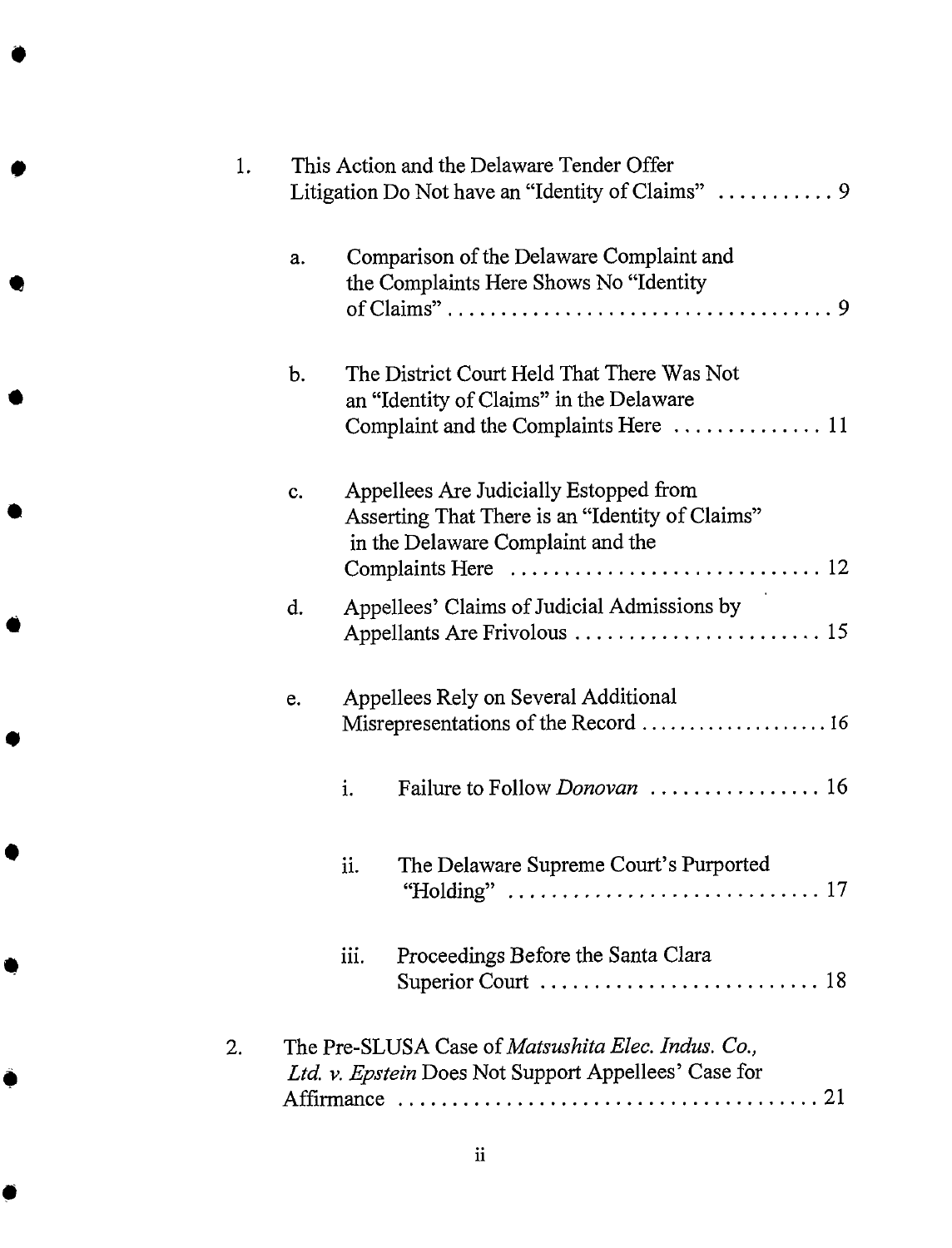|    | a.    | The Policy and Provisions of SLUSA – Enacted<br>After Matsushita - Legislate Against Applying                                                                                                                         |
|----|-------|-----------------------------------------------------------------------------------------------------------------------------------------------------------------------------------------------------------------------|
|    |       |                                                                                                                                                                                                                       |
|    | $b$ . | The Analytical Framework in Matsushita,<br>under Marrese Factors Does Not Automatically<br>Preclude the California Action and Requires<br>Inquiry into Whether the Delaware Judgment<br>Comported with Due Process 25 |
| Ε. |       | Appellants' Motion to Remand Should Have been Granted by                                                                                                                                                              |
| 1. |       | The First Amended Complaint and Second Amended<br>Complaint Allowed Appellees to "Ascertain" That<br>This Action Was Removable under SLUSA  28                                                                        |
| 2. |       | By Moving to Arbitrate and Demurring to the SAC<br>on the Basis of Res Judicata Appellees                                                                                                                             |
|    |       |                                                                                                                                                                                                                       |
|    |       |                                                                                                                                                                                                                       |
|    |       |                                                                                                                                                                                                                       |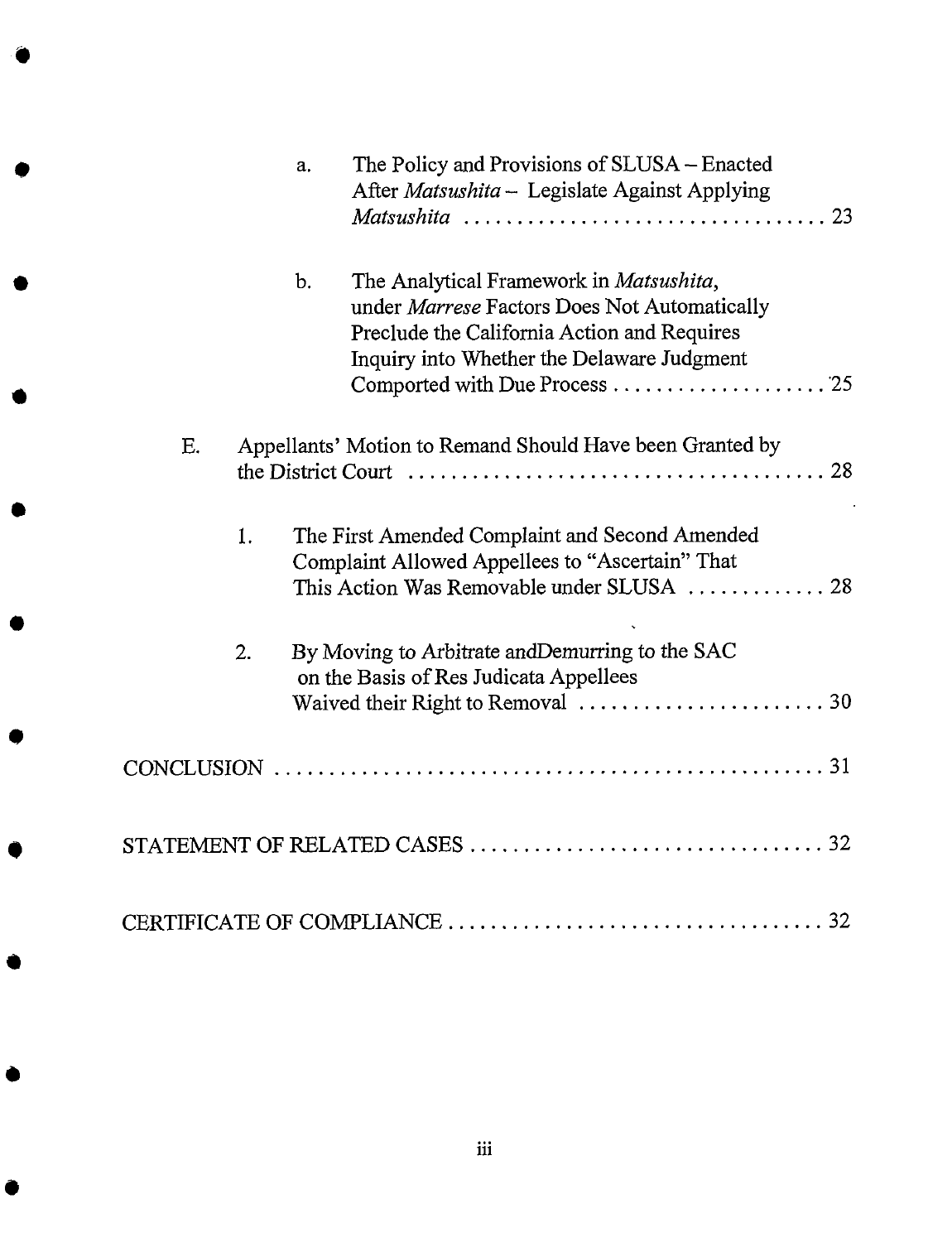# TABLE OF AUTHORITIES

 $\ddot{\bullet}$ 

| <u>CASES</u><br><b>PAGES</b>                                  |  |
|---------------------------------------------------------------|--|
| Anderson v. Liberty Lobby, Inc.,                              |  |
|                                                               |  |
| Balcorta v. Twentieth Century-Fox Film Corp.,                 |  |
|                                                               |  |
| Blonder-Tongue Lab. V. University of Ill. Found.,             |  |
|                                                               |  |
| Brinson v. Linda Rose Joint Venture,                          |  |
|                                                               |  |
| Burnside-Ott Aviation Training Center, Inc. v. United States, |  |
|                                                               |  |
| Celotex Corp. v. Catrett,                                     |  |
|                                                               |  |
| City of Vernon v. Southern Calif. Edison,                     |  |
|                                                               |  |
| Constantini v. Trans World Airlines,                          |  |
|                                                               |  |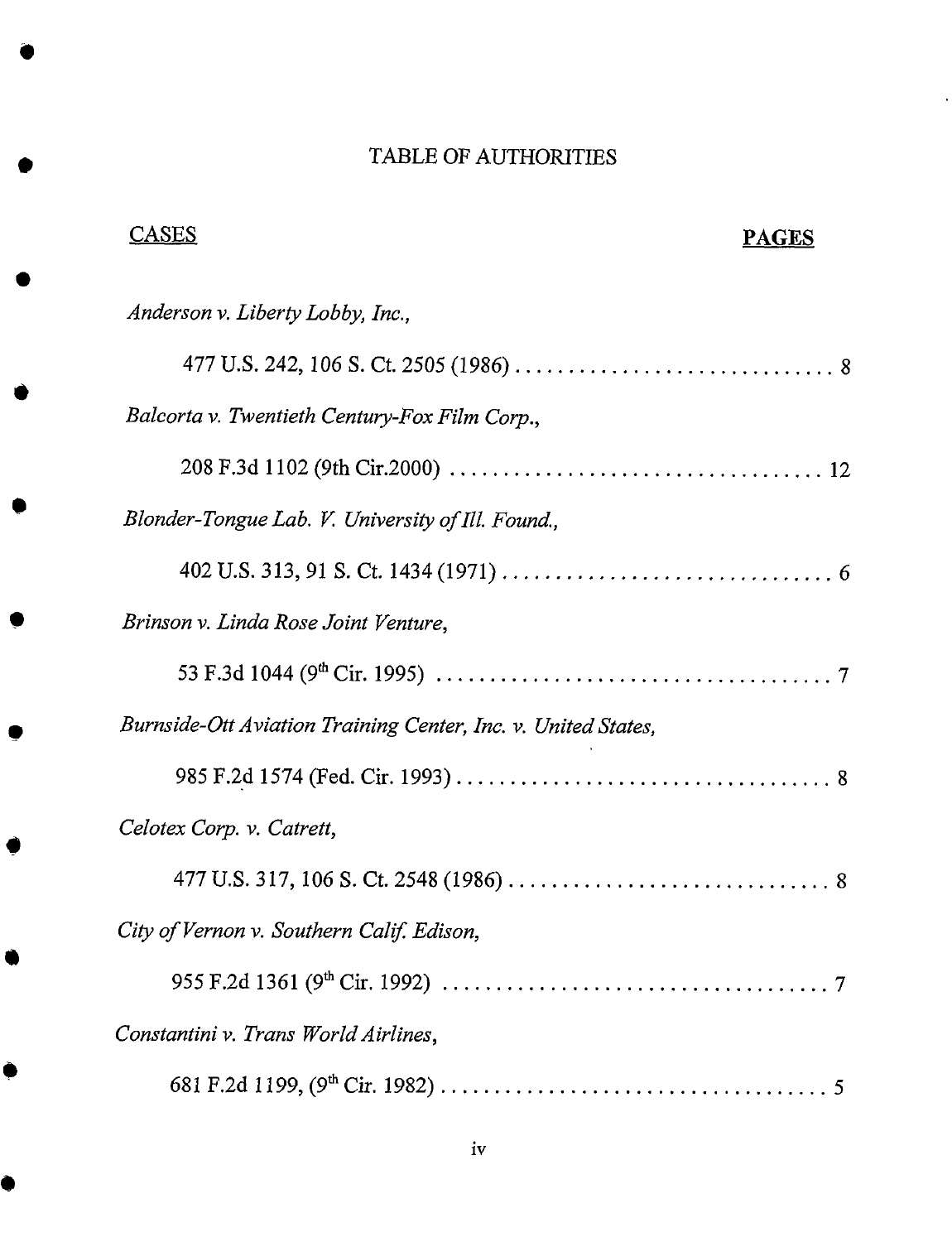| Crain v. Electronic Memories & Magnetics Corp,       |
|------------------------------------------------------|
|                                                      |
| Donovan v. City of Dallas,                           |
|                                                      |
| Eastman Kodak Co. v. Image Technical Services, Inc., |
|                                                      |
| Epstein v. MCA, Inc.,                                |
|                                                      |
| Federated Department Stores, Inc. v. Moitie,         |
|                                                      |
| General Atomic Co. v. Felter,                        |
|                                                      |
| Gilliland v. Motorola, Inc.,                         |
|                                                      |
| Hall v. North American Van Lines, Inc,               |
|                                                      |
| Hamilton v. State Farm Fire & Cas. Co.,              |
|                                                      |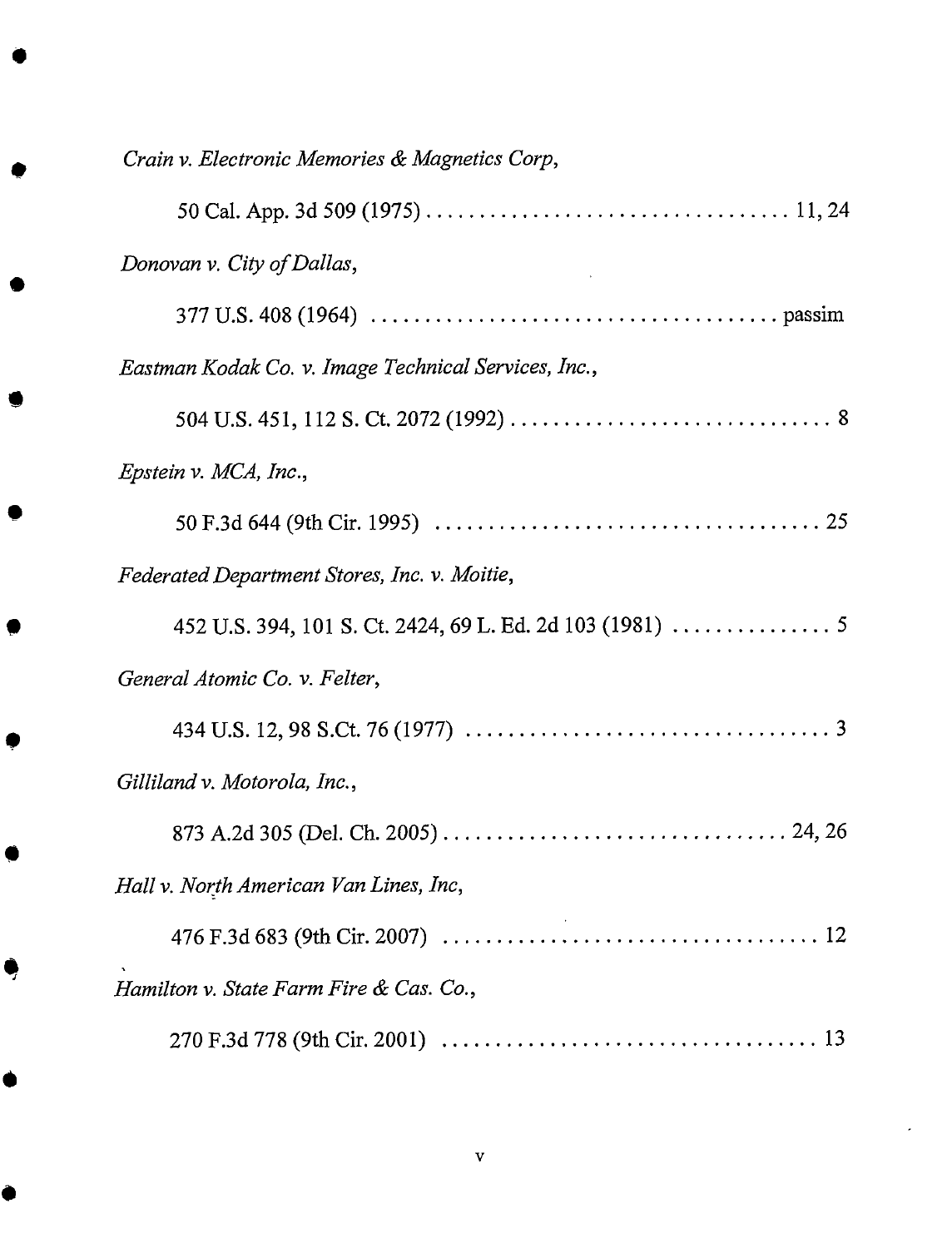| Hawthorne Savings F.S.B. v. Reliance Ins. Co. Of Illinois, |
|------------------------------------------------------------|
|                                                            |
| In re MCA, Inc. Shareholders Litig.,                       |
|                                                            |
| In re Silicon Graphics Inc. Sec. Litig,                    |
|                                                            |
| In re Siliconix, Inc. Shareholders' Litigation,            |
|                                                            |
| Jara v. Suprema Meats, Inc.,                               |
|                                                            |
| Jones v. H. F. Ahmanson & Co.,                             |
|                                                            |
| Karim-Panahi v. Los Angeles Police Department,             |
|                                                            |
| Marrese v. American Academy of Orthopaedic Surgeons,       |
|                                                            |
| Matsushita Elec. Indus. Co., Ltd. v. Epstein,              |
|                                                            |

 $\sim 400$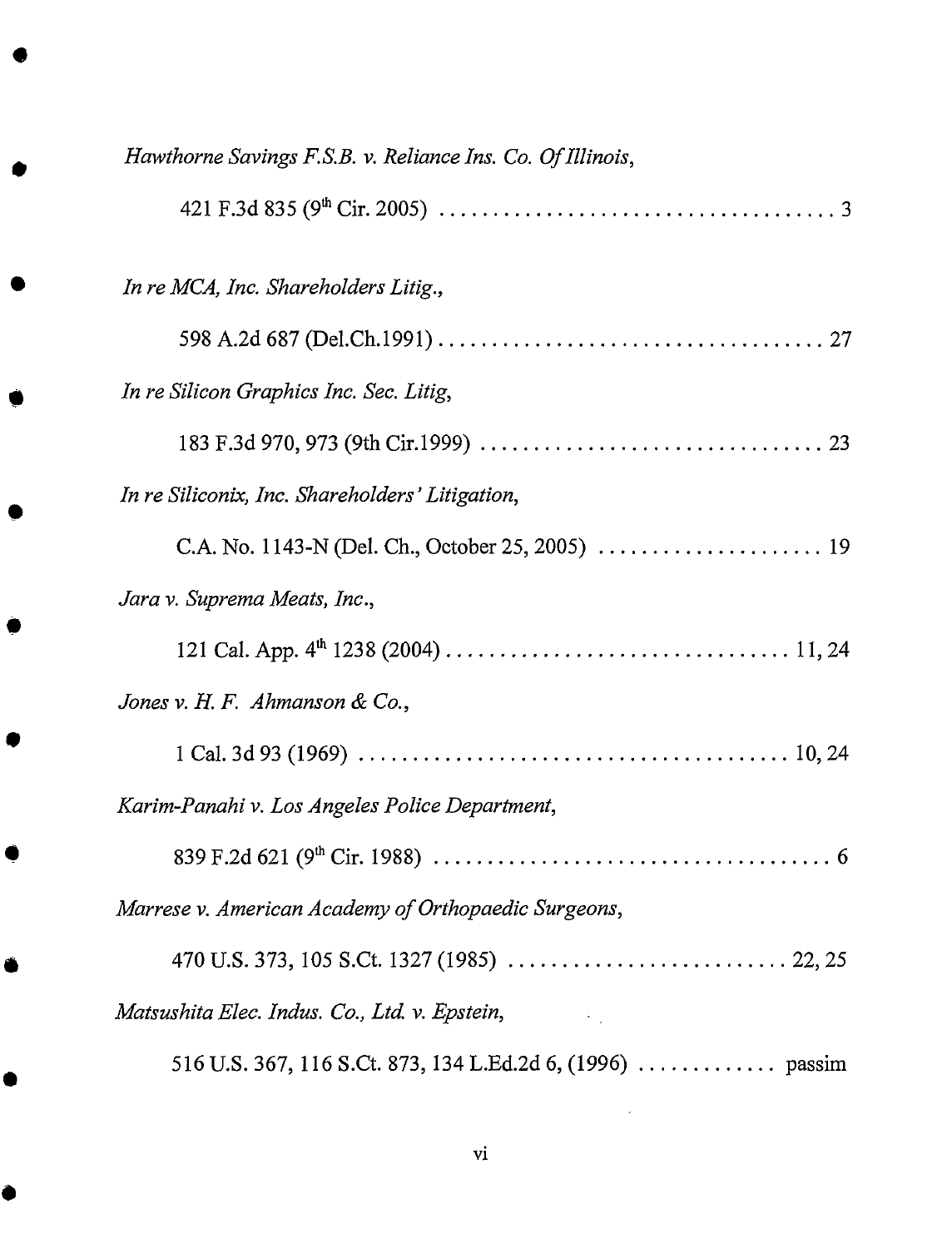*Nebel v. Southwest Bancorp, Inc.,*

| Civ. A. No. 13618, 1995 UL 405750 at *7 (Del. Ch. July 5, 1995)  24, 26 |
|-------------------------------------------------------------------------|
| New Hampshire v. Maine,                                                 |
|                                                                         |
| Patenaude v. Equitable Life Assurance Society of U.S.,                  |
|                                                                         |
| Phillips Petroleum Co. v. Shutts,                                       |
| 472 U.S. 797, 105 S.Ct. 2965, 86 L.Ed.2d 628 (1985) 27                  |
| Prezant v. De Angelis,                                                  |
|                                                                         |
| Rissetto v. Plumbers & Steamfitters Local,                              |
|                                                                         |
| Russell v. Rolfs,                                                       |
|                                                                         |
| Smith v. Tele-Communication, Inc.,                                      |
|                                                                         |
| Stratosphere Litig. L.L.C. v. Grand Casinos, Inc.,                      |
|                                                                         |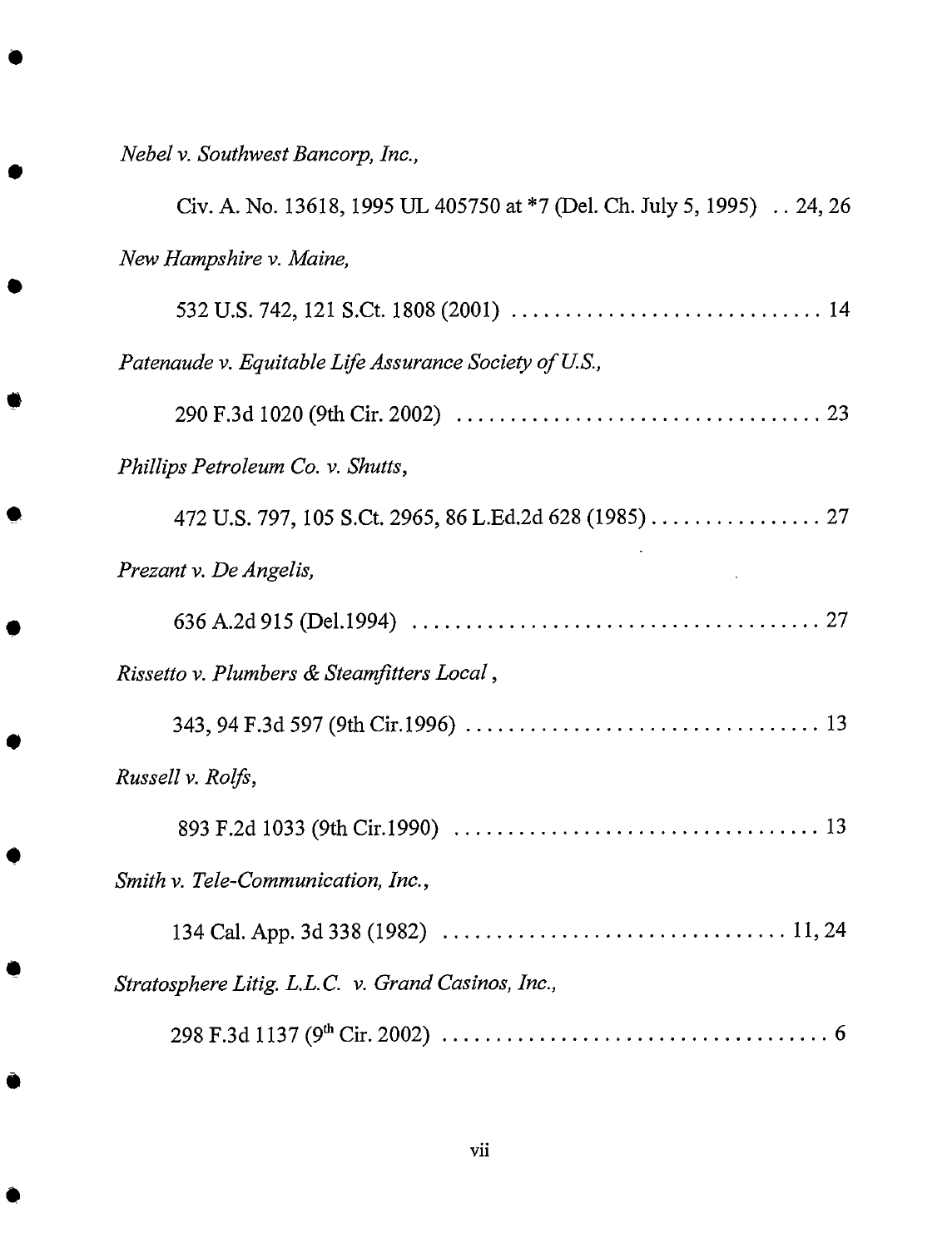*Terraeon v. Valley Nat'l Bank,*

 $\ddot{\bullet}$ 

| U.S. Mortg., Inc. v. Saxton,                             |
|----------------------------------------------------------|
|                                                          |
| Western Radio Services Co., Inc. v. Glickman,            |
|                                                          |
| Yusefzadeh v. Nelson, Mullins, Riley & Scarborough, LLP, |
|                                                          |

# STATUTES and RULES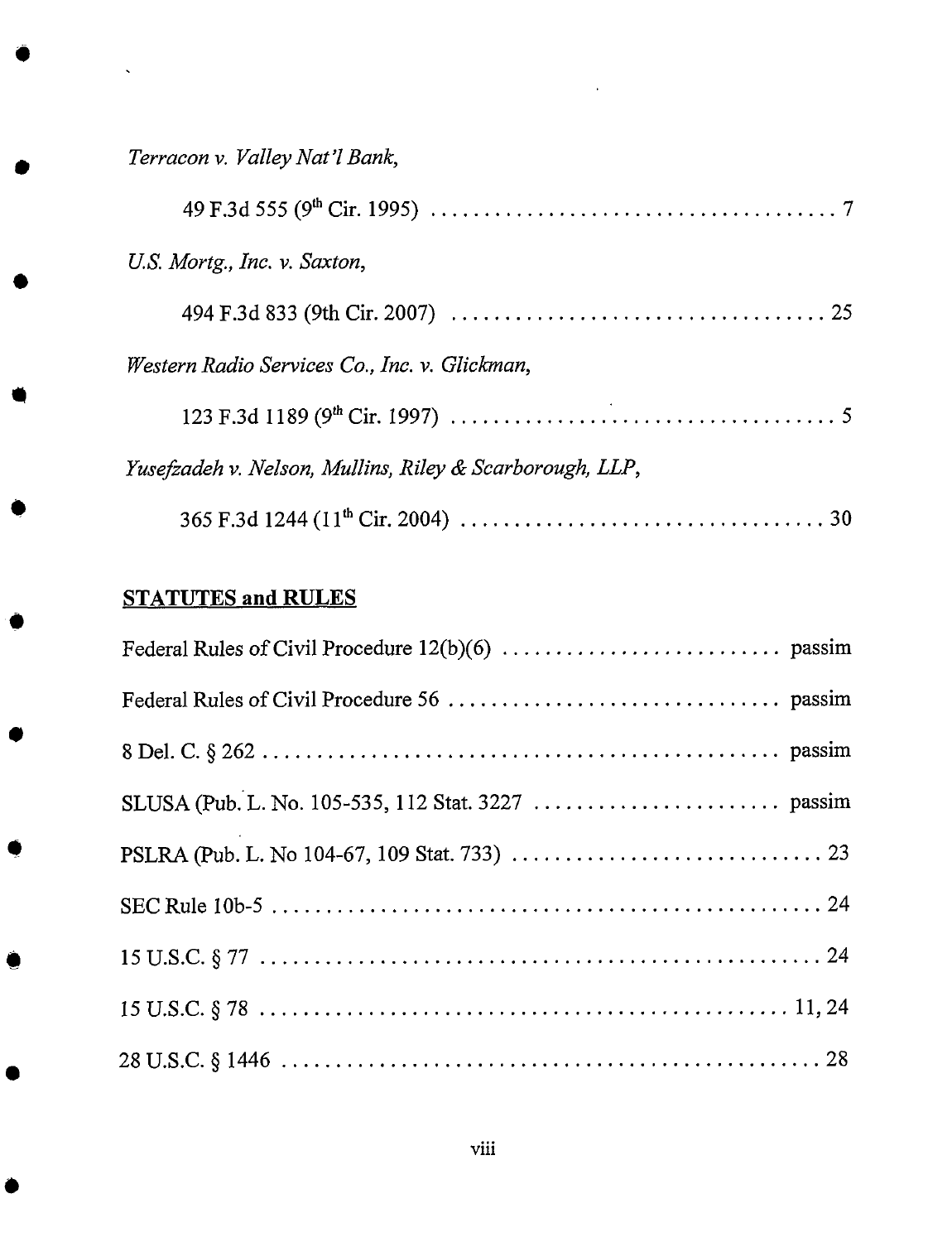| <b>OTHER AUTHORITIES</b>          |
|-----------------------------------|
| Charles A. Wright et al.,         |
|                                   |
| Erwin Chemerinsky,                |
|                                   |
| Schwarzer, Tashima and Wagstaffe, |
|                                   |

g

B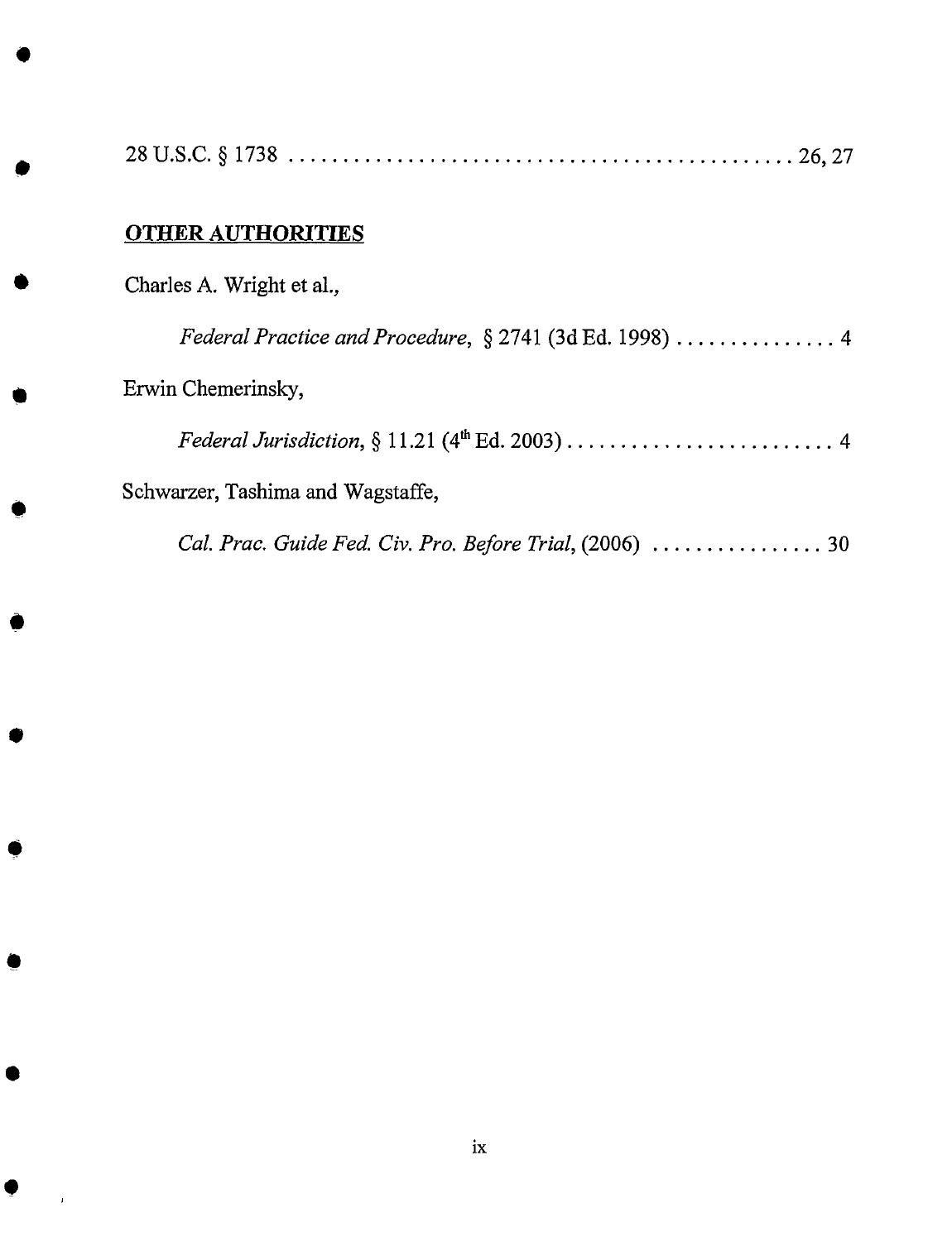#### INTRODUCTION

Plaintiffs' First and Second Amended Complaints in this action ("FAC" and "SAC") alleged that, as part of the looting of Siliconix by defendants, Vishay and Felix *Zandman* misappropriated Siliconix/Vishay patents and gave Zandman, in 2004 an employment agreement, a 5% gross royalty from the sale of any products that incorporated these patents. (FAC ¶¶ 122-124, SAC ¶ 19) (ER 0101-02, 0801)

Vishay did not disclose the magnitude of the expected royalty from the misappropriated patents and Zandman's royalty in connection with the Delaware Tender *Offer* or the Delaware Judgment in 2005, which are the subject of this appeal. It was *not* disclosed until *March* 28, 2008 when Vishay filed with the SEC a preliminary proxy statement. Appellants are filing, with this Reply Brief, a request for judicial notice ("RJN") for these documents that just came to light, because of the extraordinary dollar amount and materiality of this disclosure which was undisclosed and not taken into account in the Delaware Judgment.

What the RJN documents disclose is that Zandman's royalty, if "grossed up" as provided for under his royalty agreement and employment agreement and present valued (for its 10 year *term)* at a 5.5% discount rate would be approximately \$1.25 billion, or over 80% of Vishay's present market value

-1-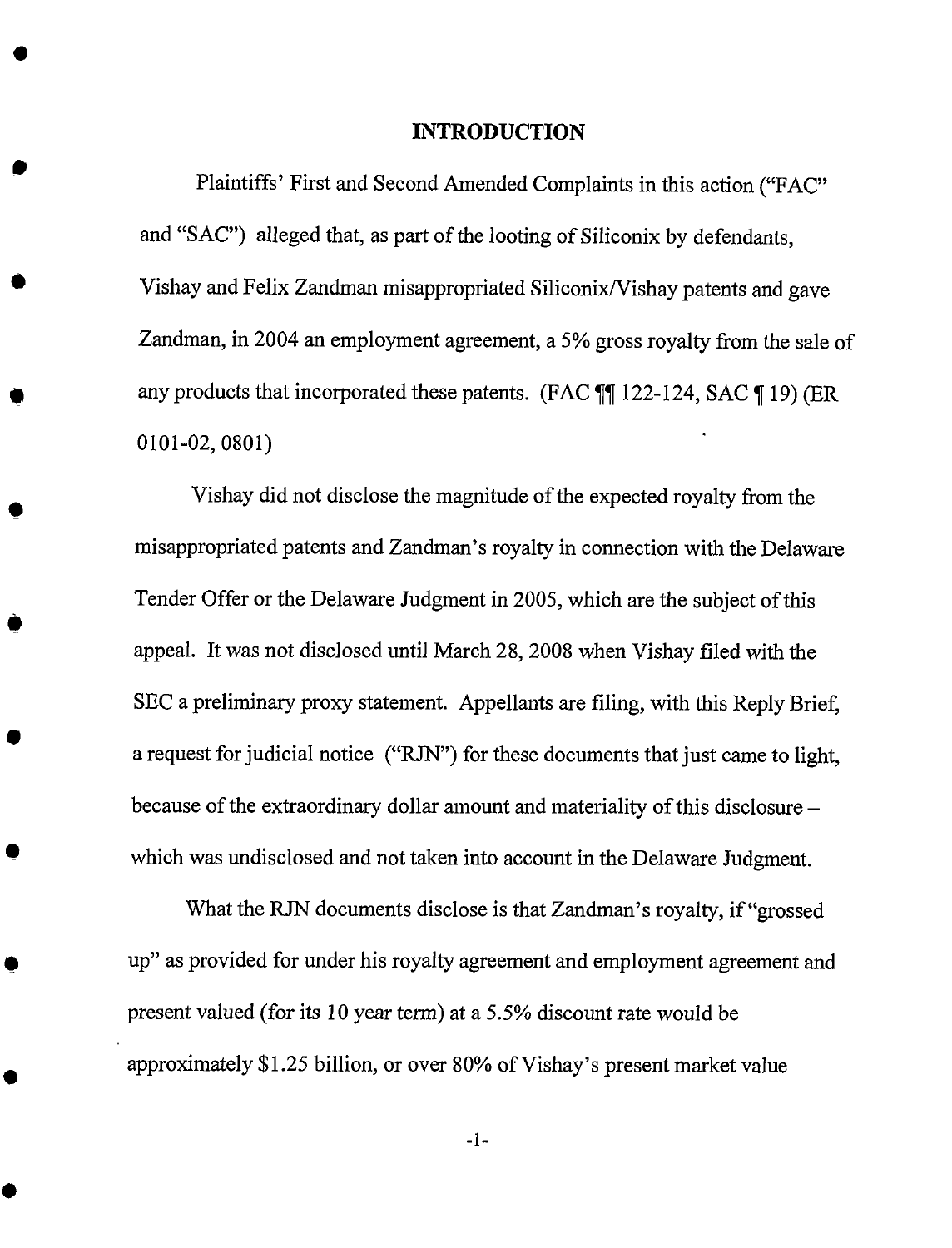including its **ownership** of Siliconix. (RJN, Exhibit A; Exhibit B, pages 38-39)

This information goes to the heart of Appellants' claims that the District Court should have independently evaluated the *resjudicata* effect of the Delaware Judgment and whether there was adequate representation satisfying the requirements of the Fourteenth *Amendment's* Due Process Clause, allowing the judgment to bind absent class members for federal claims and should have allowed discovery in aid of that evaluation. *See, Matsushita Elec. Indus. Co., Ltd. v. Epstein,* 516 U.S. 367, 377-378 and 388, 116 S.Ct. 873 (1996) (discussing the Due Process requirement in applying *resjudicata* to a state's class action judgment to preclude federal claims).

#### **ARGUMENT**

## **A. The District Court Enforced the Delaware Injunction Without Any Analysis of Appellee's Claim of** *Res Judicata* **as Required by** *Donovan*

**1. The** *Donovan* **Rule**

The United States Supreme Court in *Donovan v. City of Dallas,* 377 U.S.

408, 412-413, 84 S.Ct. 1579 (1964) held that: (1) "state courts are completely

without power to restrain federal-court proceedings, in *in personam* actions;"

(2) "where *the* jurisdiction of a court, and the right of a plaintiff to prosecute his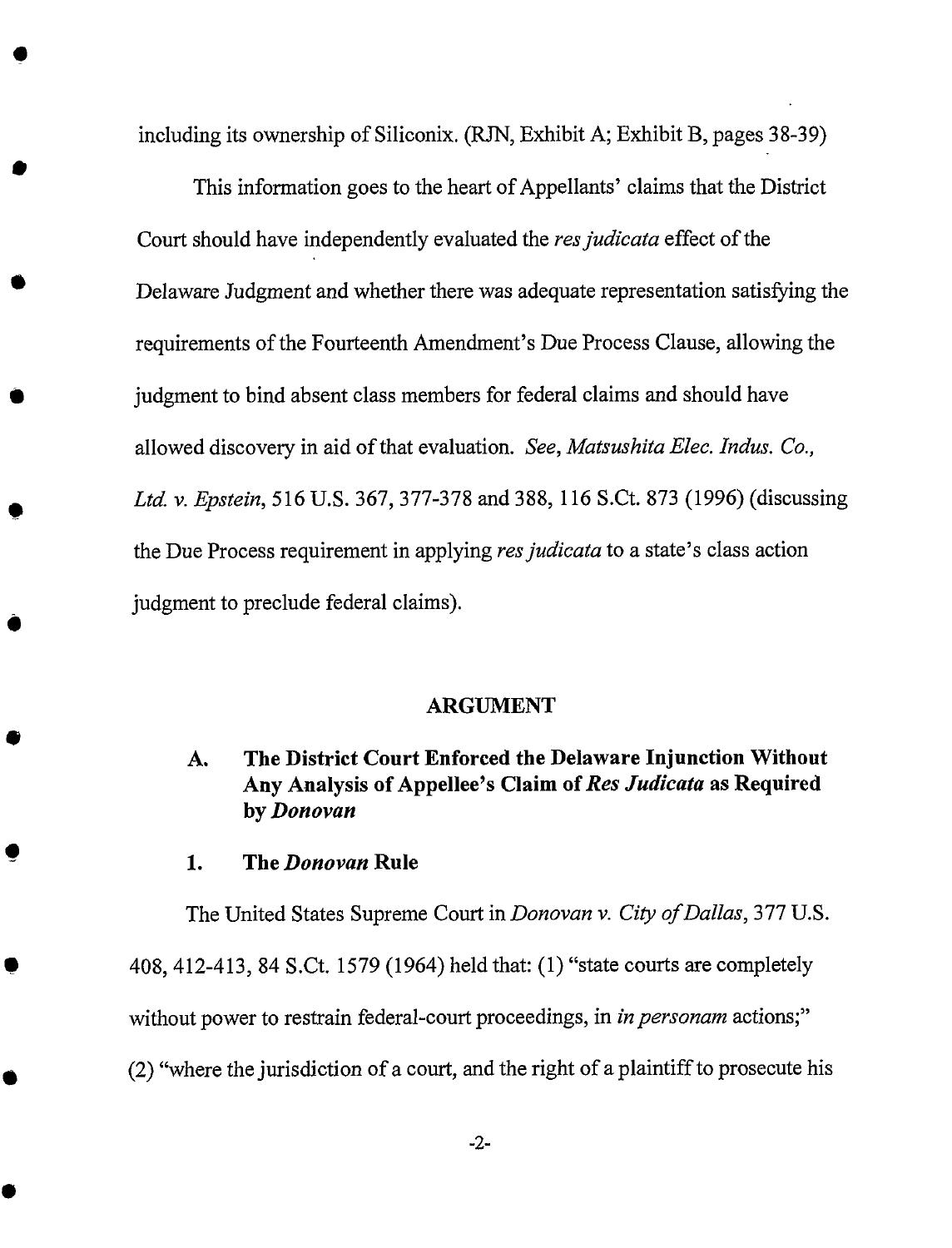suit in it, have once attached, that right cannot be arrested or taken away by proceedings in another court;" and (3) where defendants claim *resjudicata* in a prior state court judgment "whether or not a plea of res judicata in the second suit would be good is a question for the federal court to decide." *Donovan* was reaffirmed by the Supreme Court in a *per curiam* opinion in *General Atomic Co. v. Felter,* 434 U.S. 12, 98 S.Ct. 76 (1977). The Court in *General Atomic* held: "The fight to pursue federal remedies and take advantage of federal procedures and defenses in federal actions may no more be restricted by a state court here than inDonovan." *Id.* at 18-19.

This is precisely the right - to a determination of the merits of Appellees' claim of res judicata and federal remedies, procedures and defenses - which was taken away by the District Court in dismissing this action, without analysis or determination whatsoever on the merits. (ER 1714-1718)

This rule is good law in the 9<sup>th</sup> Circuit. In *Hawthorne Savings F.S.B. v. Reliance Ins. Co. of Illinois,* 421 F.3d 835, 850-851 (9th Cir. 2005), *amended* at 433 F.3d 1089 (9th Cir. 2006), the 9<sup>th</sup> Circuit held that: (1) "even assuming that the anti-suit injunction in the liquidation order is a 'judgment' entitled to full faith and credit, a point we do not decide, state courts may never enjoin *in personam* proceedings in the federal courts;" (2) "the rule barring states from

-3-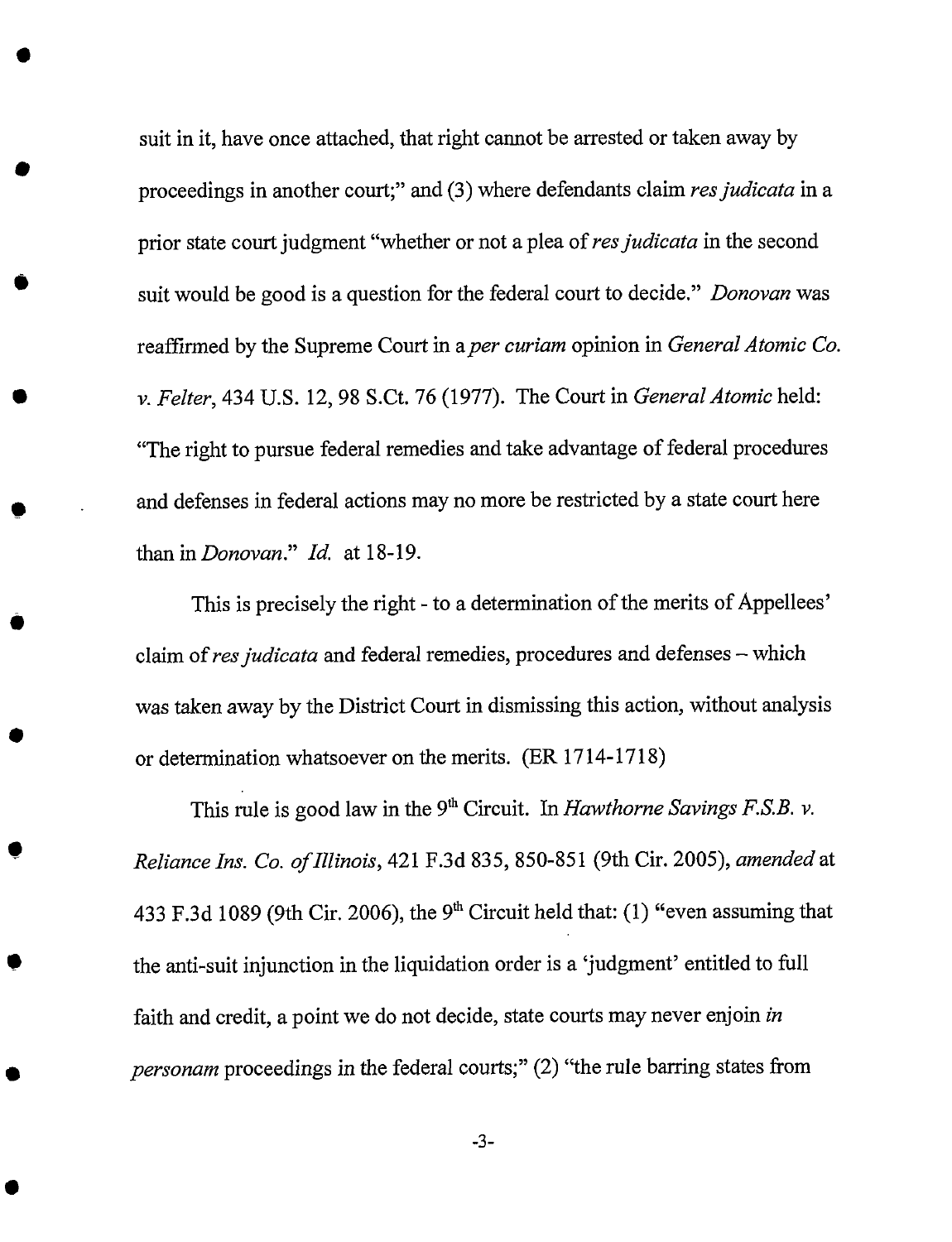enjoining *in personam* actions in the federal courts applies with equal force regardless of the basis for federal jurisdiction;" and (3) "[t]he argument that a state court could in effect enjoin a person from proceeding further in an action previously instituted in a federal court where the federal court admittedly has jurisdiction of both subject matter and the parties is a bit startling and finds no sanction in the law."

This rule is likewise recognized by federal practice scholars. Wright, Miller, *Federal Practice & Procedure,* § 4212 "State Injunctions Against Federal Proceedings" ( $3<sup>rd</sup> Ed.$  ) ("It has been clear since 1964 that a state court is completely without power to restrain federal proceedings in actions *in personam.* It would not be possible to imagine a stronger case than *Donovan* for allowing the state court to issue such an injunction [but it was not allowed in *Donovan];"* Chemerinsky, *Federal Jurisdiction* § 11.2.1, at 717 n.10 (4th ed. 2003) ("[T]he only time that state courts can enjoin federal proceedings is when the state courts first acquire in rem or quasi in rem jurisdiction before the federal courts.")

## 2. The District Court Enforced the Delaware Injunction and Did Not Address the *Res* Judicata Effect of the Delaware Judgment

Faced with this unequivocal precedent, Appellees try to argue instead that "the *District* Court did not enforce the Delaware Injunction." (Vishay Brief pp.

-4-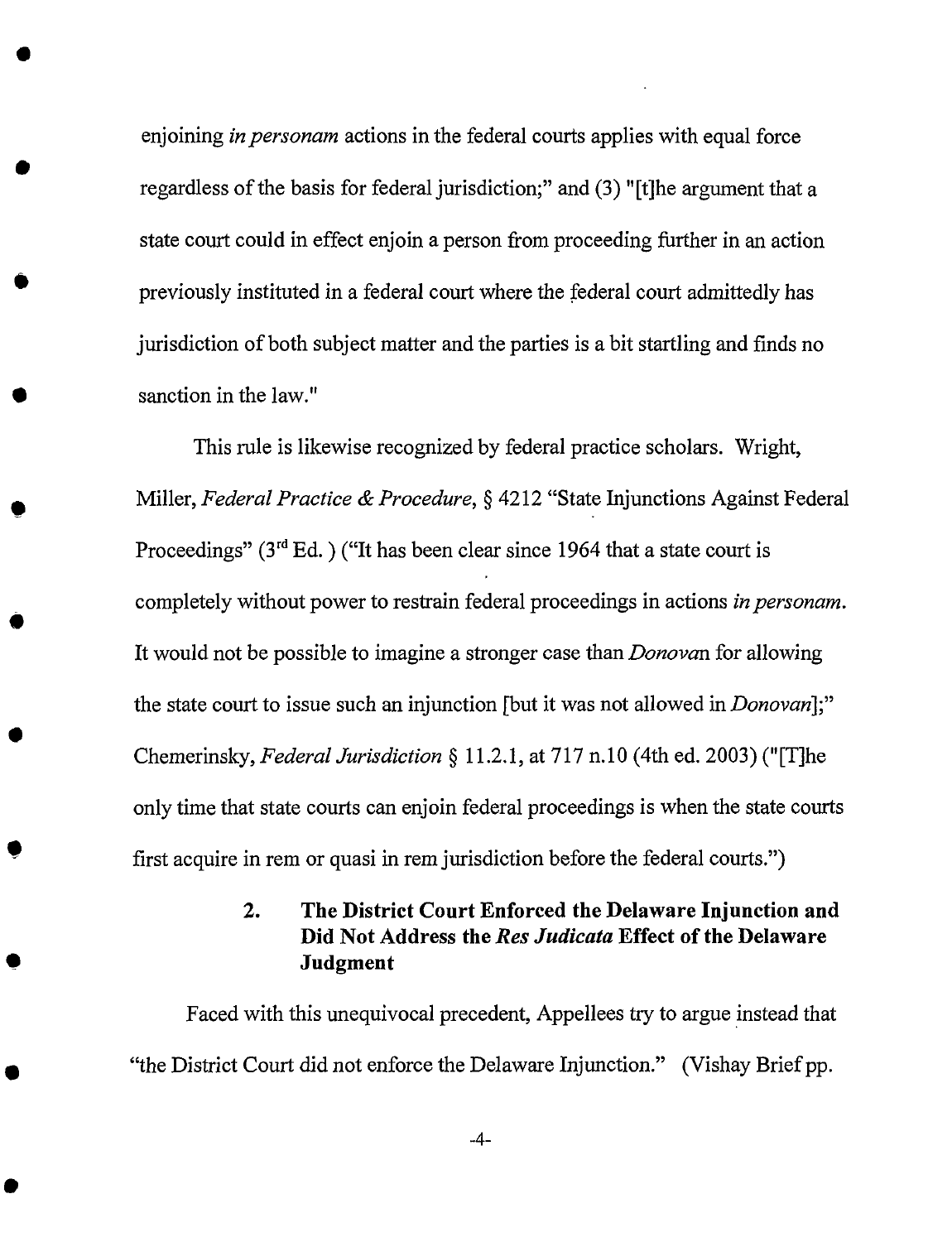29-31) This could not be further from the truth. The District Court clearly refused to address Appellant's substantive arguments (in its own words) "that they are entitled to a determination in California as to whether or not the Delaware settlement bars their claims and whether the Delaware Chancery Court had jurisdiction to issue the injunction." (ER 1717-1718) Rather, the District Court, relying entirely on the Delaware Injunction and with no analysis or authority cited, enforced the Delaware Injunction, holding that ""[a]s a matter **of federal-state comity, this** Court **will not entertain arguments regarding the jurisdiction of the Delaware Chancery Court unless and until Plaintiffs first have sought relief from the injunction in Delaware. Accordingly, the instant action will be dismissed." (ER** 1718) **(Emphasis** supplied.)

### **B.** The Elements of Res Judicata Which the District Court Failed to **Address**

*Res judicata*, also known as "claim preclusion, bars litigation in a subsequent action of any claims that were raised or could have been raised in the prior action. *FederatedDep't Stores, Inc. v. Moitie,* 452 U.S. 394, 398, 101 S.Ct. 2424, 2427-28, 69 L.Ed.2d 103 (1981); *Western Radio Services Co., Inc. v. Glickman,* 123 F.3d 1189, 1192 (9th Cir. 1997); *Costantini v. Tram WorM Airlines,* 681 F.2d 1199, 1201-02 (9th Cir.1982).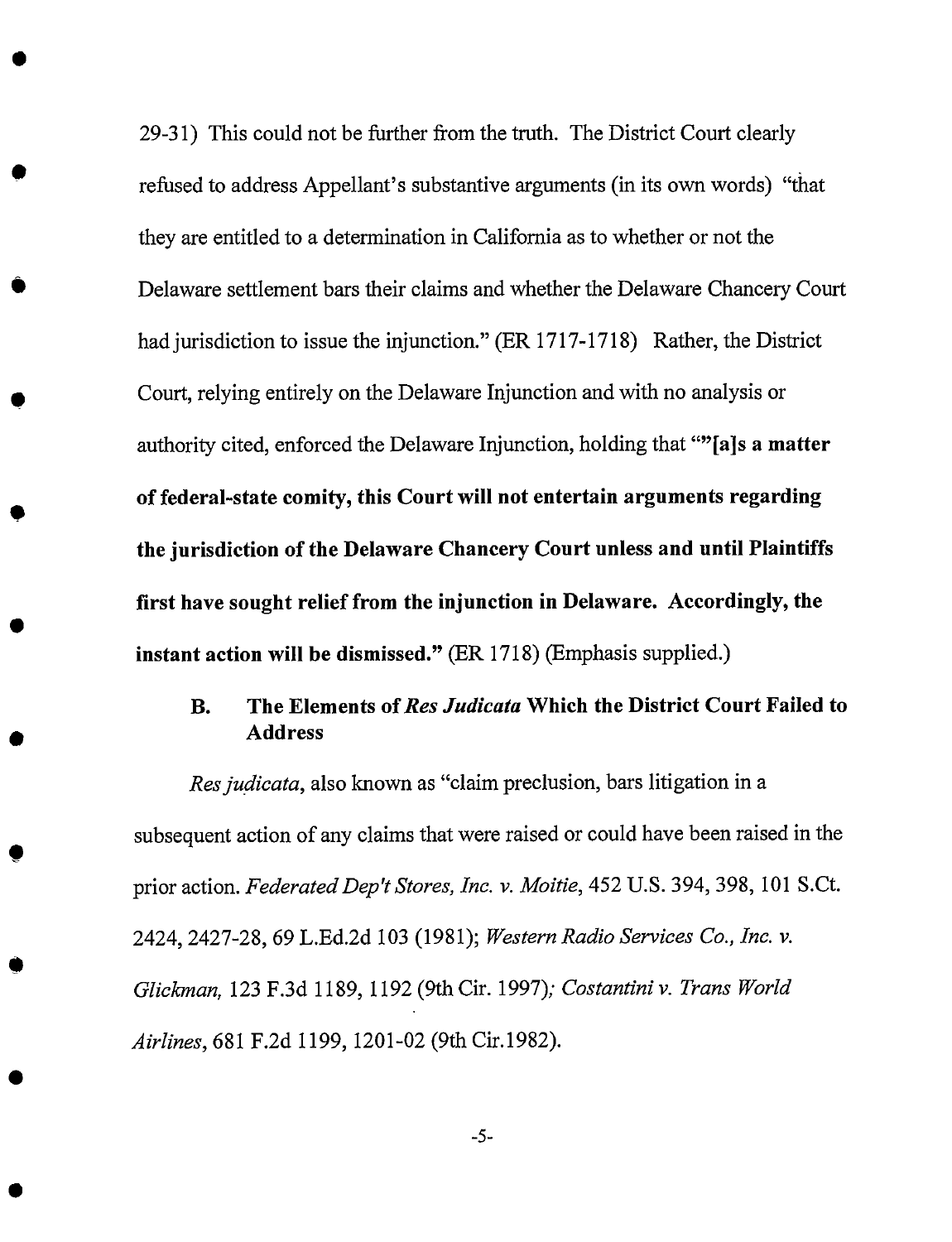In **order** for *resjudicata* to apply there must be: 1) an identity **of** claims, 2) a final judgment on the merits, and 3) identity or privity between parties. *Blonder-Tongue Lab. v. University of Ill. Found.,* 402 U.S. 313,323-24, *91* S.Ct. 1434, 1439-40, (1971); *Stratosphere Litig. L.L.C. v. Grand Casinos, Inc.,* 298 F.3d 1137, 1143 n. 3 (9th Cir. 2002).

A party asserting the defense of res judicata and collateral estoppel bears the burden of establishing the various elements of those defenses. *Karim-Panahi v. Los Angeles Police Department,* 839 F.2d 621,627 n.4 (9th Cir. 1988).

Defendants did not attempt to lay out those elements and set forth the proof of each in their motions to dismiss and for summary judgment. The District Court also did not address any of these issues. Plaintiffs cannot be expected to refute each point necessary to a demonstration defendants have failed to make.

## C. Determination of The *Res Judicata* Effect of the Delaware Judgment Requires Resolving Several Legal and Factual Questions Not Addressed by the District Court

Since the District Court clearly gave effect to the Delaware Injunction and did not determine the *resjudicata* effect of the Delaware Judgment, *Appellees* are left to argue that this Court should try to resolve the many legal and factual questions involved, rather than remanding the case to the *District* Court for it to do so, as it was required to do under *Donovan. Appellees'* position is untenable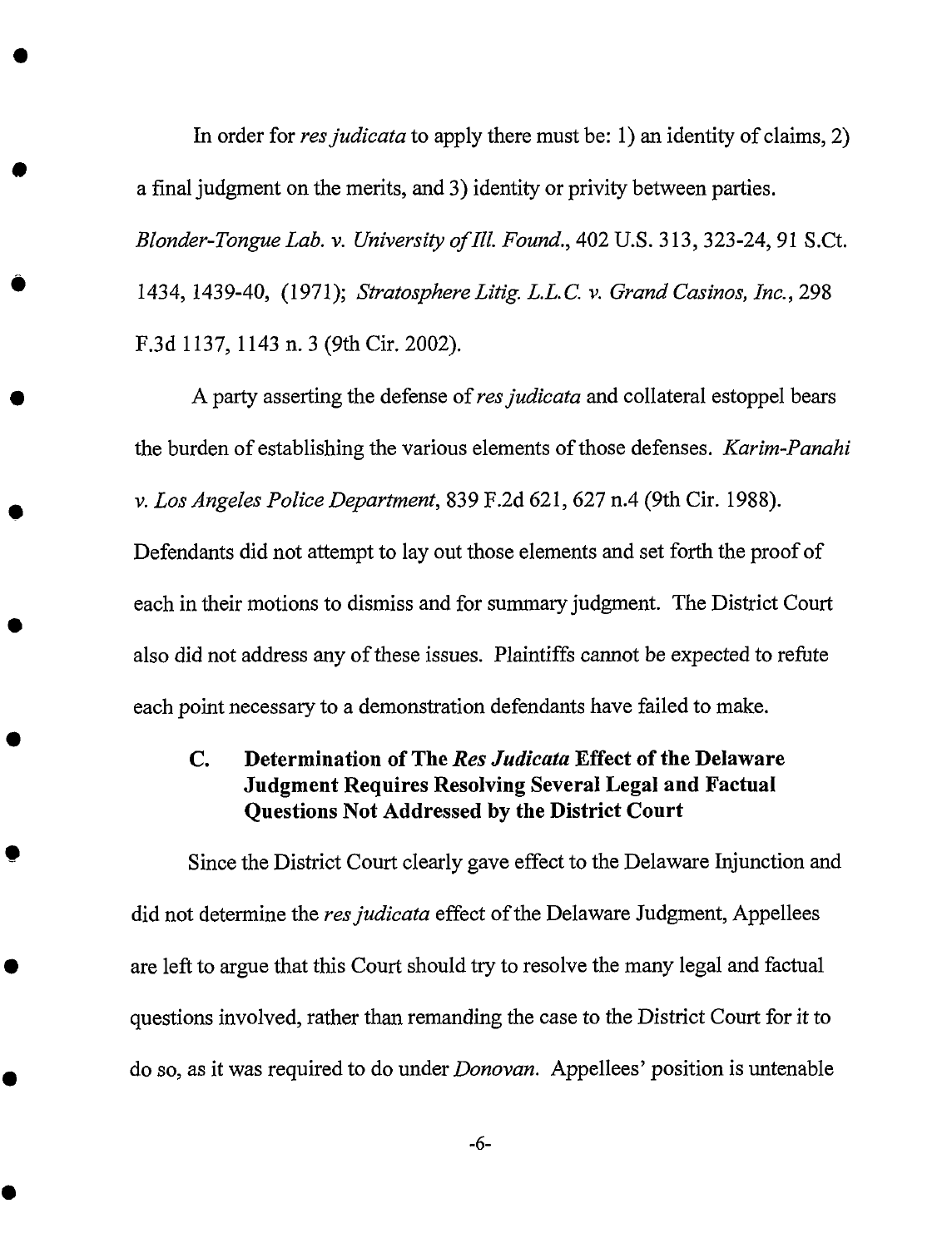for several reasons.

The issue came before the District Court on a Ernst &Young's Rule I2(b)(6) motion to dismiss and the Vishay Defendants' Rule 56 summary judgment motion. Appellees' motions relied heavily on the Delaware Injunction (ER 1531-1533) which relied solely on the Delaware Judgment (ER 1526-1530). Both are nearly devoid of the factual and legal analysis required to establish a res *judicata* defense.

In a Rule 12(b)(6) motion the reviewing court must accept the factual allegations of the complaint as true and construe them in a light most favorable to plaintiff.<sup>1</sup> If this is done, Appellees' claim of res judicata cannot be sustained on several factual and legal issues that must be decided.

In a Rule 56 summary judgment motion, the reviewing court must determine whether there are any genuine issue of material fact, whether the district court correctly applied the substantive law *(City of Vernon v. Southern Calif. Edison,* 955 F.2d 1361, 1365 (9<sup>th</sup> Cir. 1992)) and whether the party seeking summary judgment has met its burden to identify those parts of the record that indicate the *absence* of a genuine issue of material fact. *Brinson v. Linda Rose Joint Venture, supra,* 53 Fed. 3d 1044, 1047-1048 (9<sup>th</sup> Cir. 1995) Appellees in

*<sup>&</sup>lt;sup>1</sup> Terracon v. Valley Nat'l Bank*, 49 F. 3d 555, 558 (9<sup>th</sup> Cir. 1995).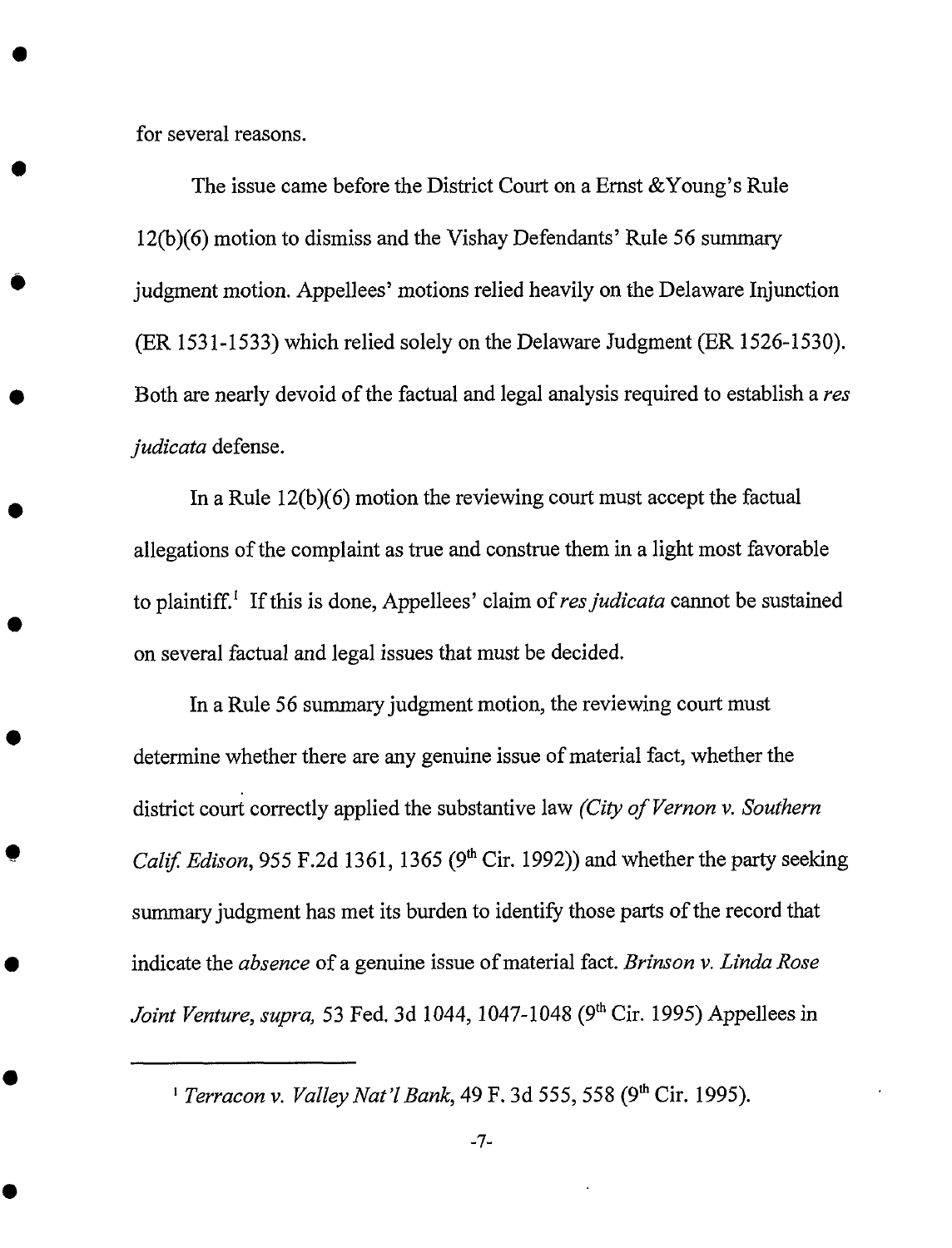the District Court, failed to make this showing on many issues, each of which would prevent the application of *res judicata*.

Moreover, where there has been little, or (as here) no discovery, and a Rule 56(f) application has been made, dismissal of an action should be sparingly granted. $^{2}$ 

The District Court should not have granted Appellees' Rule 12(b)(6) motion to dismiss and Rule 56 motion for summary judgment on the following issues which would prevent application of *res judicata* of the Delaware Judgment to this action.

### **D. Factual** Issues **and Legal Issues Preventing** the **Application of** *Res Judicata*

In light of the District Court's terse opinion, relying solely on the Delaware Judgment and Injunction, it is not possible to determine "whether the district court correctly applied the substantive law" with regard to each of the

<sup>2</sup>The Supreme Court has made it clear that **a** grant **of** summary judgment is inappropriate unless a district court permits the parties adequate time for discovery. *Celotex Corp. v. Catrett,* 477 U.S. 317, 326, 106 S. Ct. 2548, 2554 (1986); *see also Eastman Kodak Co. v. Image Technical Services, Inc.,* 504 U.S. 451,486, 112 S. Ct. 2072, 2092 (1992); *Burnside-OttAviation Training Center, Inc. v. United States, 985* F.2d 1574, 1582 (Fed. Cir. 1993). Indeed, summary judgment should "be refused where the nonmoving party has not had the *opportunity* to discover information that is essential to [its] opposition." *Anderson v. Liberty Lobby, Inc.,* 477 U.S. 242, 250 n.5, 106 S. Ct. 2505, 2511 n.5 (1986)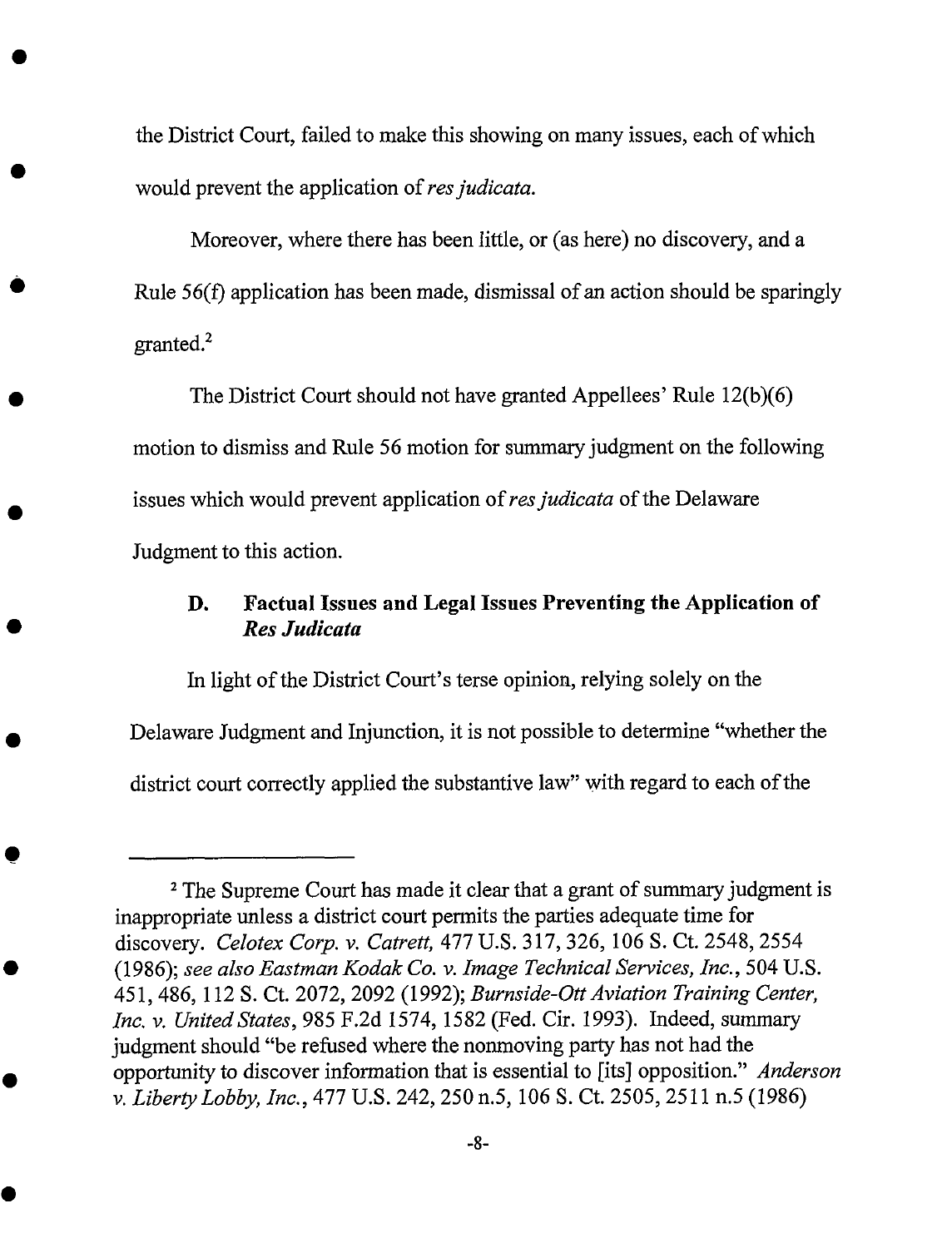following issues must be decided before dismissing this action based **on** the *fez judicata* effect of the Delaware Judgment.

**t**

## 1. This Action and the Delaware Tender Offer Litigation Do Not have an "Identity of Claims"

As set out in Appellant's *Opening* Brief "[i]dentity of claims [for *res judicata*] exists when two suits arise from 'the same transactional nucleus of facts'" and (2) the differences between this case (concerned with misconduct long before the tender offer and short-form merger) and the *Delaware Tender Offer* Litigation (challenging only the tender offer) is wider than that in other eases holding *resjudicata* does not apply. (Opening Brief, pp. 56-59)

Appellees nevertheless advance the argument that under principles of full faith and credit, and case law, "[t]o the extent plaintiffs argue that this action pleads claims that are different from the claims covered and released by the Delaware settlement, release and Judgment, the decisions by the Delaware Court of Chancery and *Delaware* Supreme Court - holding to the contrary that plaintiffs' claims in this action *are* encompassed within the Delaware settlement, release and Judgment - are [still] entitled to collateral estoppel and res judicata effect."<sup>3</sup>

<sup>&</sup>lt;sup>3</sup> Vishay Defendants' Opposition Brief, pp. 16, 18-24.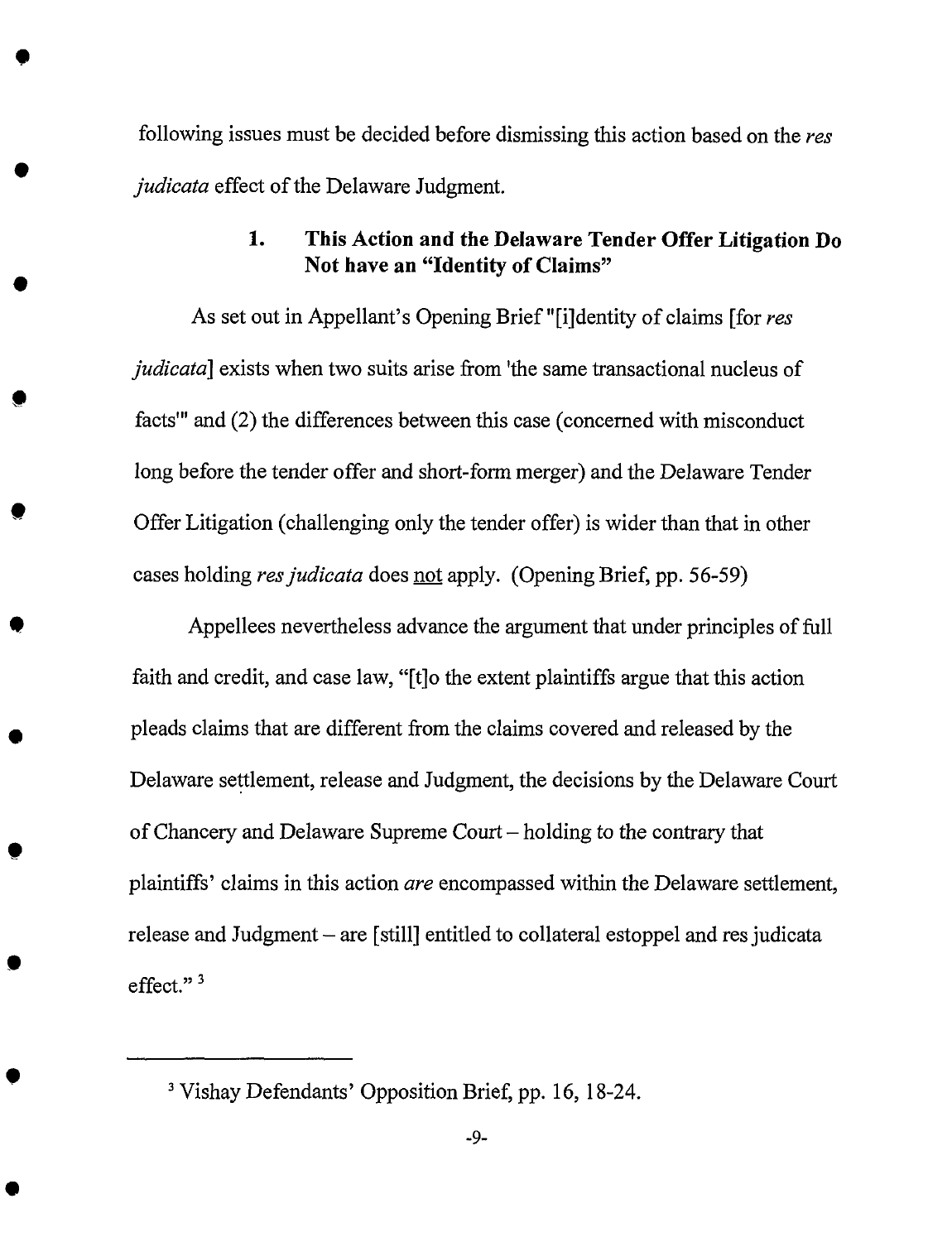#### **a. Comparison of the Delaware Complaint and Complaints Here Shows No** "Identity **of Claims"**

**Appellees' argument is not** supported by **an analysis of the operative** complaints: (1) **in the Delaware action** (the "Consolidated **Amended Class Action** Complaint," **filed April** 18, 2005, **ER 1499-1518)("Delaware Complaint");** and (2) **in this action** (the "Second Amended Complaint," **filed November** 21, 2005, ER **0793- 0878, and the** "Amendment **to Second Amended** Complaint Re Ernst & Young" filed March 31, 2006, ER 1141-1144) *(jointly* "SAC").

O

The Delaware Complaint - as it had to, in order to fall within the "Delaware carve-out" and not to be preempted by the Securities Litigation Uniform Standards Act ("SLUSA") ( Pub.L. No. 105-353, 112 Stat. 3227, codified in scattered sections **of** 15 U.S.C) - is limited to two very narrow claims under Delaware fiduciary law, Count I and II, each for "Breach **of** Fiduciary Duty." Each is solely in connection with the "Proposed Transaction" (viz. the Tender *Offer* and Freeze Out Merger) in 2005. (ER 1515-1515) The SAC has both a much broader transactional nucleus of facts, and different claims. None of the three claims for relief in the SAC are based on Delaware fiduciary law, rather, they are based on a derivative action by Siliconix for breach of California's law on fiduciary duty and waste of corporate assets (First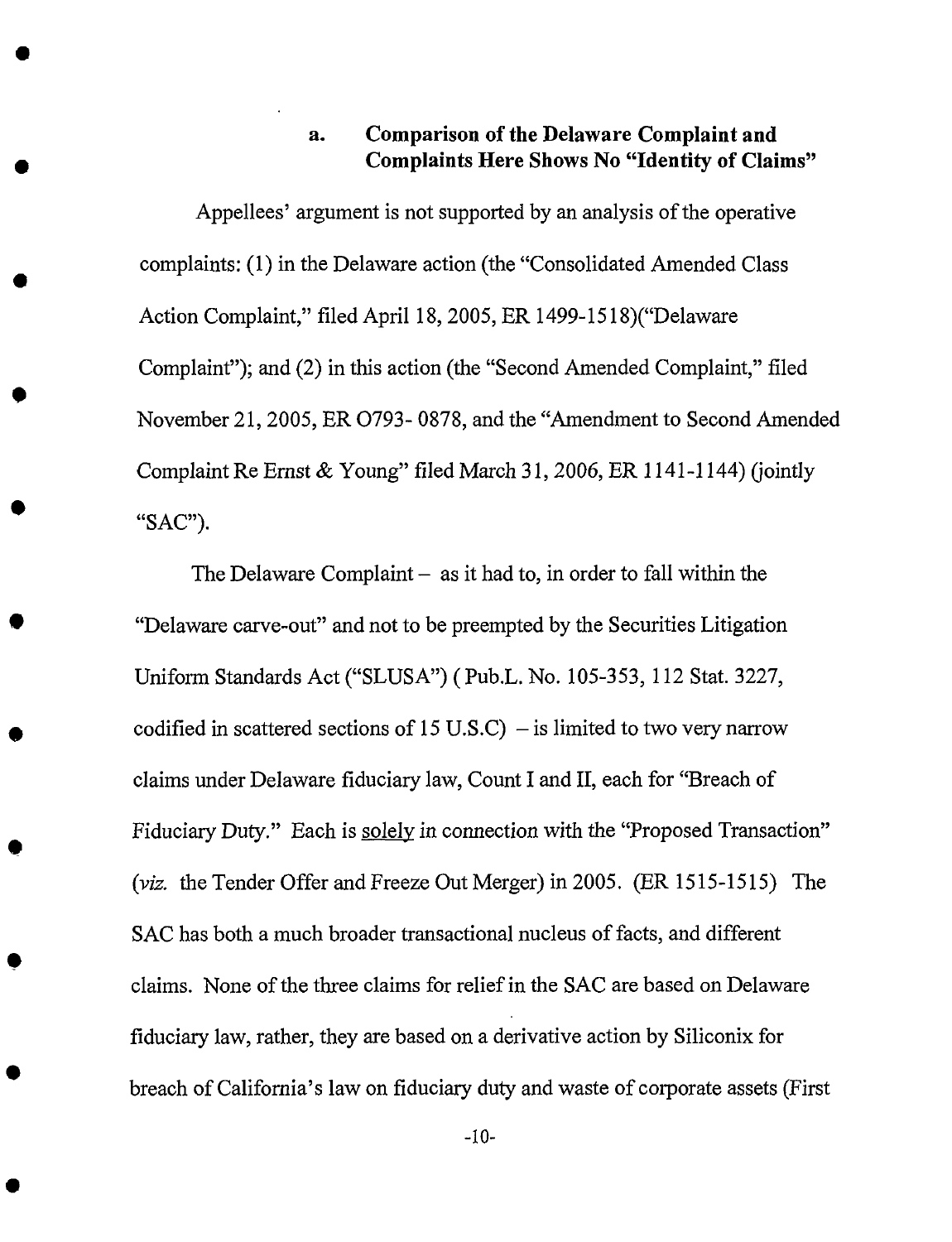Cause of Action, ER 0802-0805);<sup>4</sup> on a direct action by Siliconix minority shareholders for breach of fiduciary duty by majority shareholders and others conspiring with them pursuant to California law (Second Cause of *Action,* ER 0805-808);<sup>5</sup> and on a direct action by Siliconix minority shareholders who voted against the Delaware Tender *Offer* for quasi-appraisal of their shares based on defendants' failure to comply with the requirements of Del. Code *Ann.* tit. 8, § 262 ("8 Del. C. § 262"), thereby depriving plaintiffs of their statutory appraisal rights (Third Cause of Action, ER 808-812).

## **b. The District Court Held That There** Was **Not an** "Identity **of Claims" in the Delaware Complaint and the Complaints Here**

Not surprisingly, based on **this, the** *District* Court found, in deciding Appellants' motion to remand this ease to state court, that, unlike the Delaware Action, the complaints here did not fall within **the** "Delaware carve-out" to

<sup>4</sup> See, *Jones v. H. F. Ahmanson & Co.,* 1 Cal. 3d 93 (1969)(minority shareholders have standing to prosecute direct actions against majority shareholders when there was some transaction or business relationship other than the simple status as majority shareholder, by which the majority obtained a benefit to itself, rather than to the company as a whole, even if the transaction also resulted in diminishing the value of all the shares in the corporation.

<sup>5</sup>*Id. ; Jara v. Suprema Meats, Inc.,* 121 Cal. **App.** 4th 1238, 1257-58 (2004); *Smith v. Tele-Communication, Inc.,* 134 Cal. *App.* 3d 338 (1982); *Crain v. Electronic Memories & Magnetics* Corp., 50 Cal. App. 3d 509 (1975).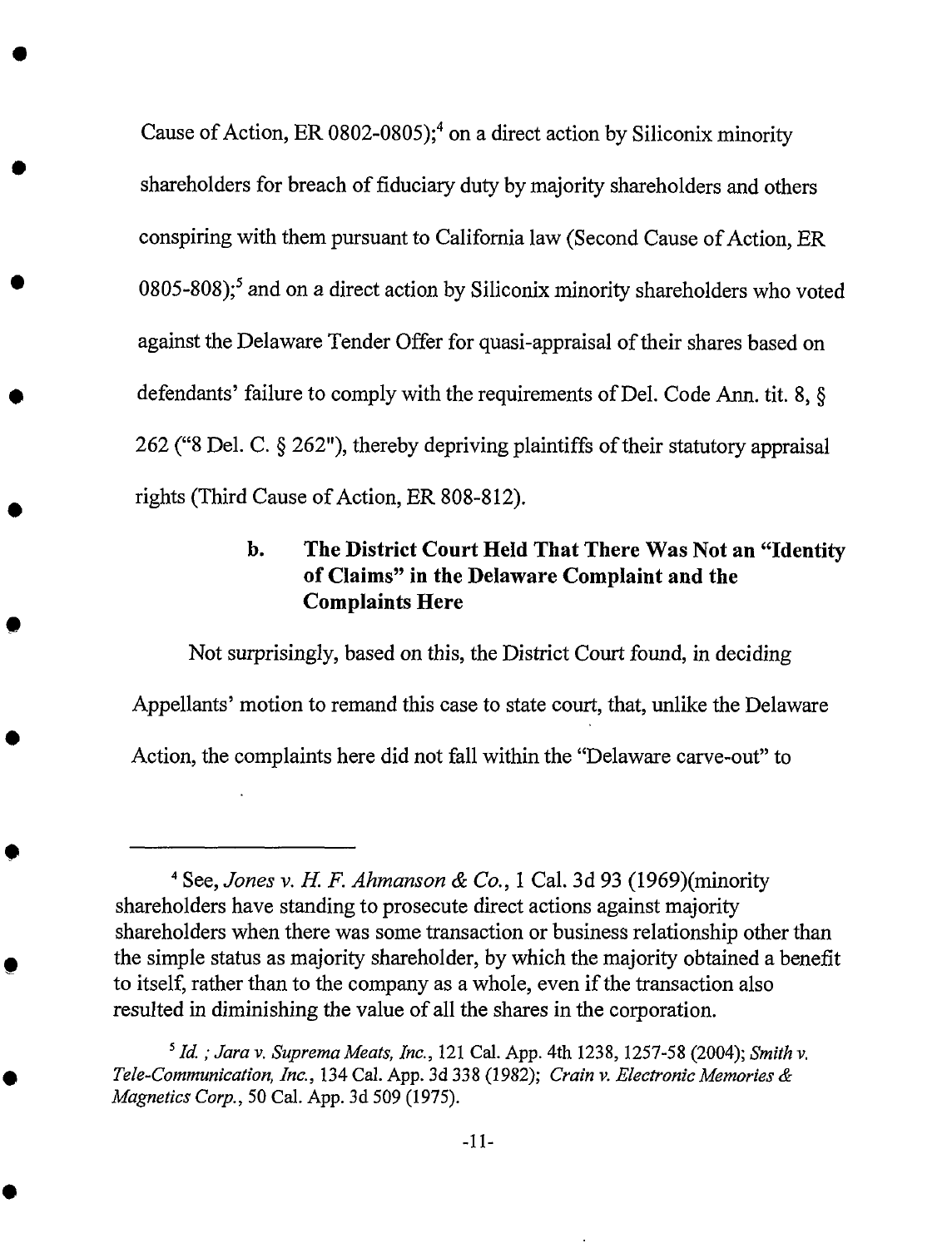$SLUSA<sup>6</sup>$  and that federal law "completely preempts" the state law basis for the

SAC. (ER 1438-1442) In making this holding, the District Court, of necessity,

found that the claims in the SAC must be "recharacteriz[ed]" "as federal claims"

- *viz.,* that the SAC in California was not identical with the Delaware

Complaint.<sup>7</sup> As the 9<sup>th</sup> Circuit found recently in *Hall v. North American Van* 

*Lines, Inc,* 476 F.3d 683, 687 (9th Cir. 2007):

 $\bullet$ 

Under the 'artful pleading' doctrine, a well-pleaded state law claim presents a federal question when a federal statute has completely preempted that particular area of law. See *Balcorta v. Twentieth Century-Fox Film Corp.,* 208 F.3d 1102, 1107 (9th Cir.2000). '[A]ny claim purportedly based on **that** preempted state law is considered, from its inception, a federal claim, and therefore arises under federal law.' *ld.*

## Cu **Appellees Are Judicially** Estopped **from** Asserting That **There is an** "Identity **of Claims" in the** *Delaware* **Complaint and the SAC**

In obtaining the favorable ruling from the District Court denying

*Appellant's* motion to remand the case to Superior Court, Appellees argued that

 $615$  U.S.C. § 78bb(f)(3)(A)(ii)(II).

<sup>7</sup>ER 1438:4-10, 1442:4-5. The District Court held: "Complete preemption creates federal removal jurisdiction by 'recharacterizing' the state law claim as a federal claim for purposes of the 'well pleaded complaint' rule. . . . . Therefore, because Ernst & Young's alleged communications do not fall within the scope of the Delaware carve-out, the carve out does not apply to the present case."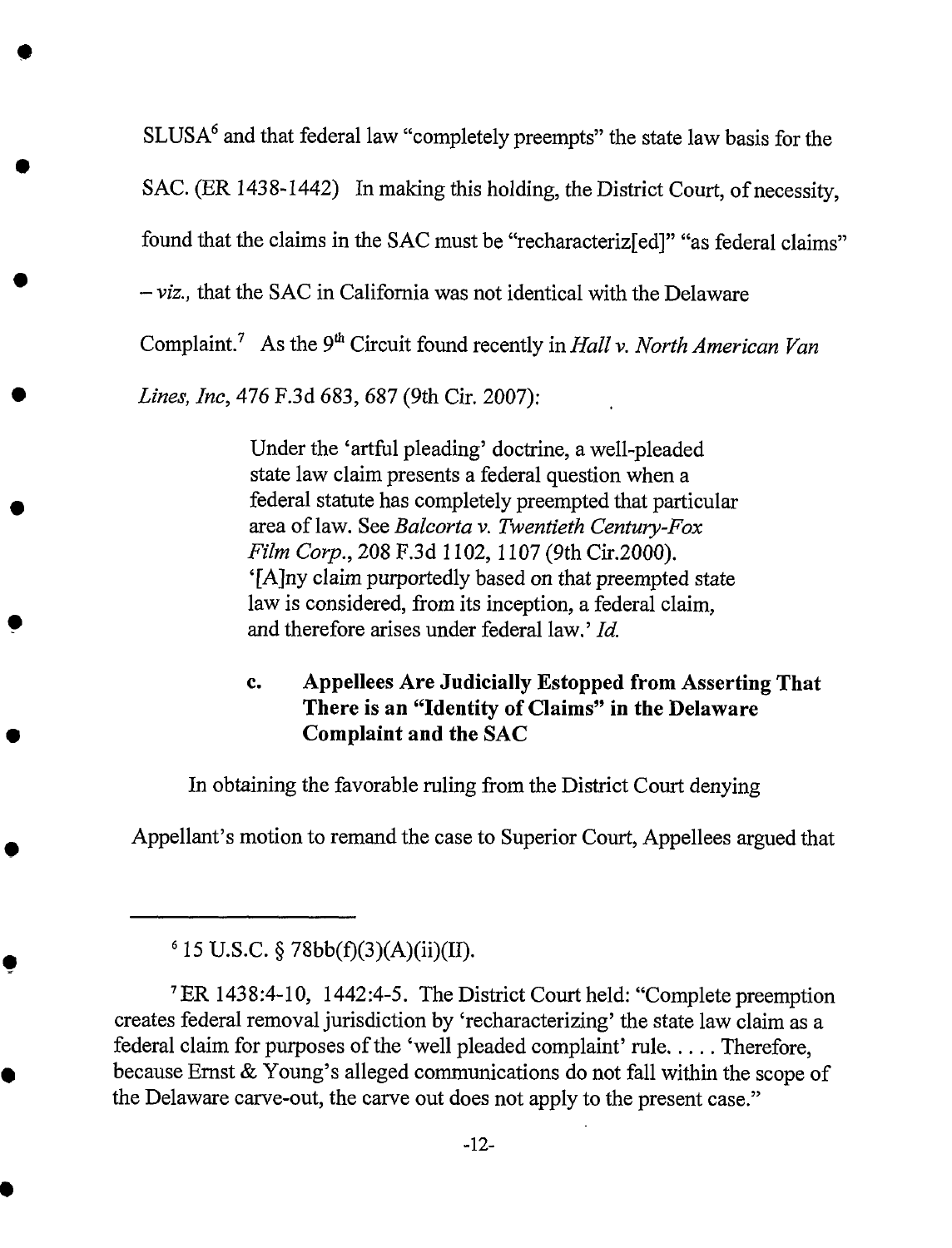the Delaware Complaint and the SAC did not have an 'identity of claims" - that the SAC, unlike the Delaware Complaint was not within the "Delaware carveout." The District Court, in its "Order (1) Denying Motion to Remand and (2) Denying Plaintiff's Request for Costs and *Attorney's* Fees" (ER 1431-1443) characterized Appellees' arguments, on which they prevailed, as follows:

> Defendants argue that the asserted class claims based on Defendants' breach of fiduciary duty and quasiappraisal [in the SAC] do not fit within the description of the Delaware carve-out. They argue that the alleged material misstatements made in the financial reports did not relate to the Vishay tender offer [the subject of the Delaware Complaint], and that to the contrary, Plaintiffs have alleged misconduct occurred throughout the entirety of Ernst & Young's relationship with Siliconix. Such alleged misconduct may have had the effect of lowering *the* value of Siliconix minority shares in the tender offer, but Defendants argue that the Delaware carve-out encompasses only communications that concern shareholders' actual exercise of voting rights, not a long series of actions that may have had a delayed impact on the exercise of such rights. (ER 1440:12-21)

It is well established that in this situation, Appellees are "judicially estopped" from a contrary position -- that the Delaware Complaint and SAC have an "identity of claims." In *Hamilton v. State Farm Fire & Cas. Co.,* 270 F.3d 778, (9th Cir. 2001) this Court discussed the doctrine of"judicial estoppel" finding: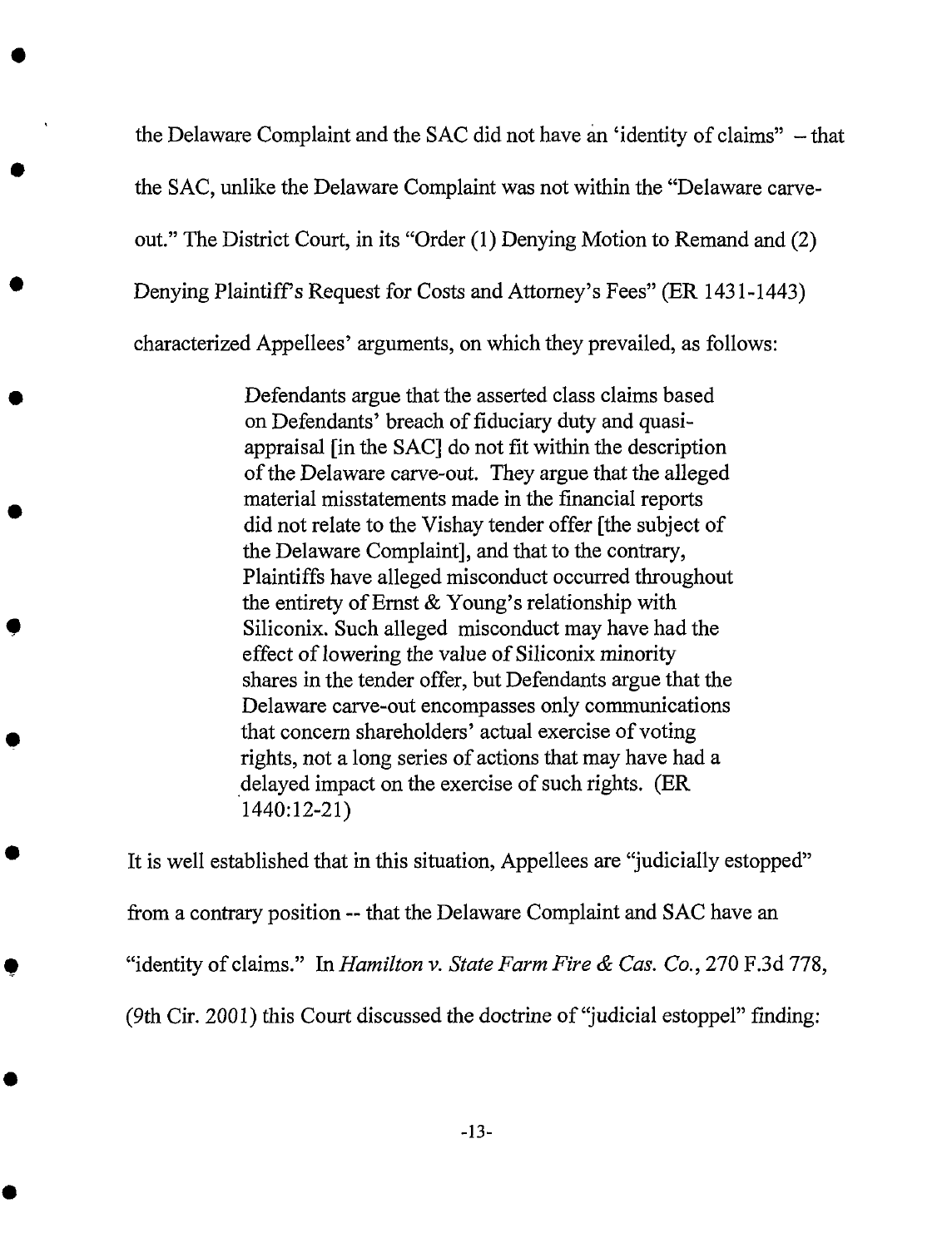Judicial estoppel is an equitable doctrine that precludes a party from gaining an advantage by asserting one position, and then later seeking an advantage by taking a clearly inconsistent position. *Rissetto v. Plumbers & Steamfitters Local* 343, *94* F.3d 597, 600-601 (9th Cir.1996); *Russell v. Rolls,* 893 F.2d 1033, 1037 (gth Cir. 1990). This court invokes judicial estoppel not only to prevent a party from gaining an advantage by taking inconsistent positions, but also because of "general consideration[s] of the orderly administration of justice and regard for the dignity of judicial proceedings," and to "protect against a litigant playing fast and loose with the courts." *Russell,* 893 F.2d at 1037.

*Id.* at 782.

Each of the three criteria for imposing "judicial estoppel" listed by the U.S. Supreme Court in *New Hampshire v. Maine*, 532 U.S. 742, 121 S.Ct. 1808, 1815(2001) is satisfied here. (1) A party's later position must be "clearly inconsistent" with its earlier position. Appellees' position on Appellant's motion to remand -- that the SAC was different from the Delaware Complaint and thus did *not* meet the "Delaware carve-out" criteria -- is clearly inconsistent with their position here - that there is an "identity of claims' between the SAC and the Delaware Complaint. (2) The party must have succeeded in persuading a court to accept that party's earlier position. Appellees clearly succeeded in persuading the District Court to find the SAC, unlike the Delaware Complaint, not within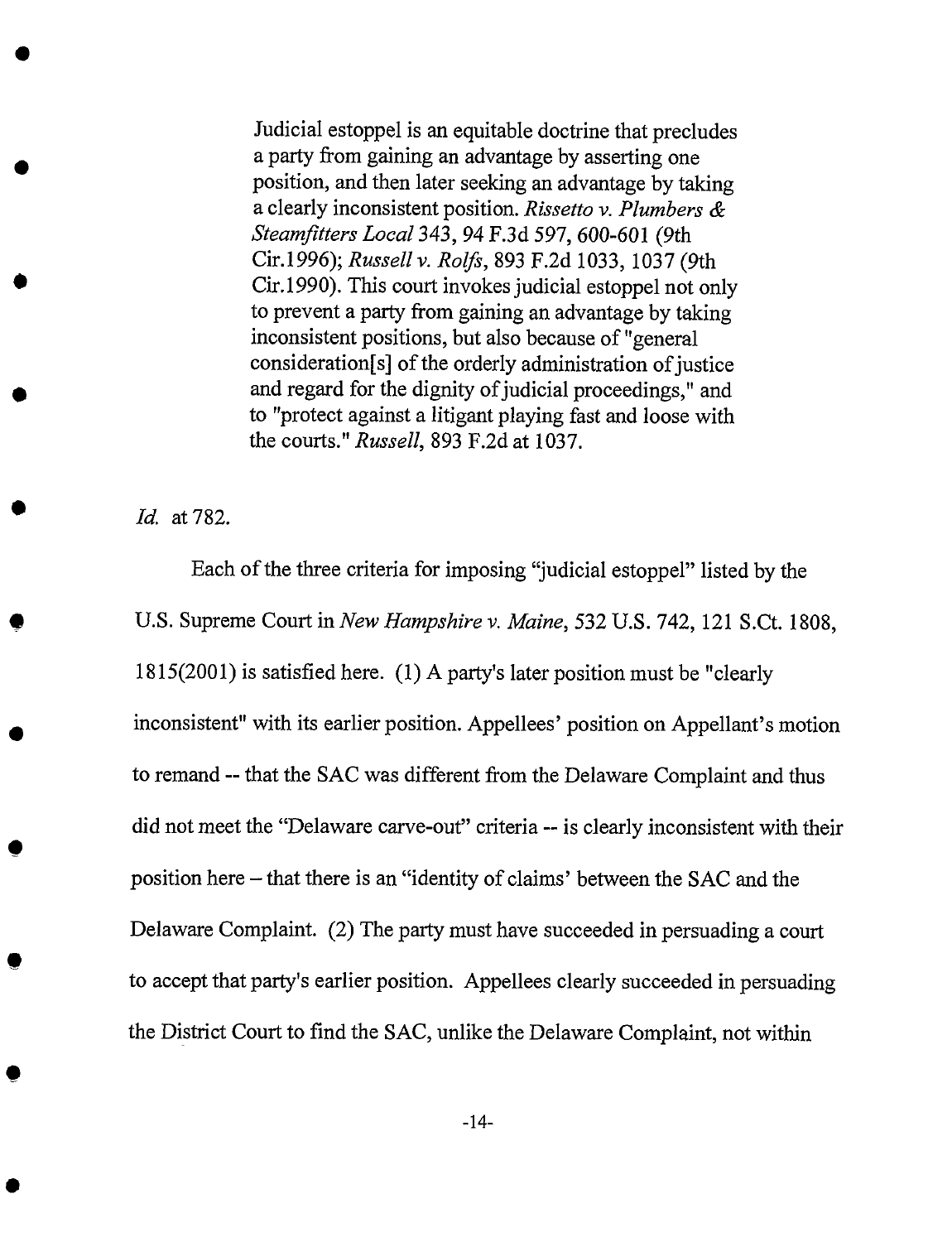the "Delaware carve-out" and thus subject to SLUSA. (3) The party seeking to assert an inconsistent position would derive an unfair advantage or impose an unfair detriment on the opposing party if not estopped. *Appellees,* having secured the advantage of removal of this action to District Court based on their first position, now seek to apply *resjudicata* from the Delaware action based on their inconsistent second position - that there is an 'identity of claims" for *res judicata.* Judicial estoppel does not allow *Appellees* to do that.

## **d. Appellees' Claims of Judicial Admissions by Appellants Are Frivolous**

Apparently lacking any better arguments, Appellees repeatedly<sup>8</sup> misquote, misunderstand and legally mischaracterize the statement, under "STATEMENT *OF* FACTS," in Appellants' *Opening* brief that:

> The Delaware Judgment, resulting from this settlement, *purported* to release all claims of the Minority Shareholders, including their claims under California law, pending in this action since August 12, 2002. (Opening Brief, page 9)(Emphasis supplied.)

First, as a statement of fact, the Delaware Judgment, did *purport* to release all claims in this action. The Vice Chancellor, Leo E. Strine, who signed the Delaware Judgment, so ruled in the June 13, 2008 Delaware Injunction, stating

<sup>8</sup>Vishay Defendants' Opposition Brief, page 2, 14, 22, 28, 29.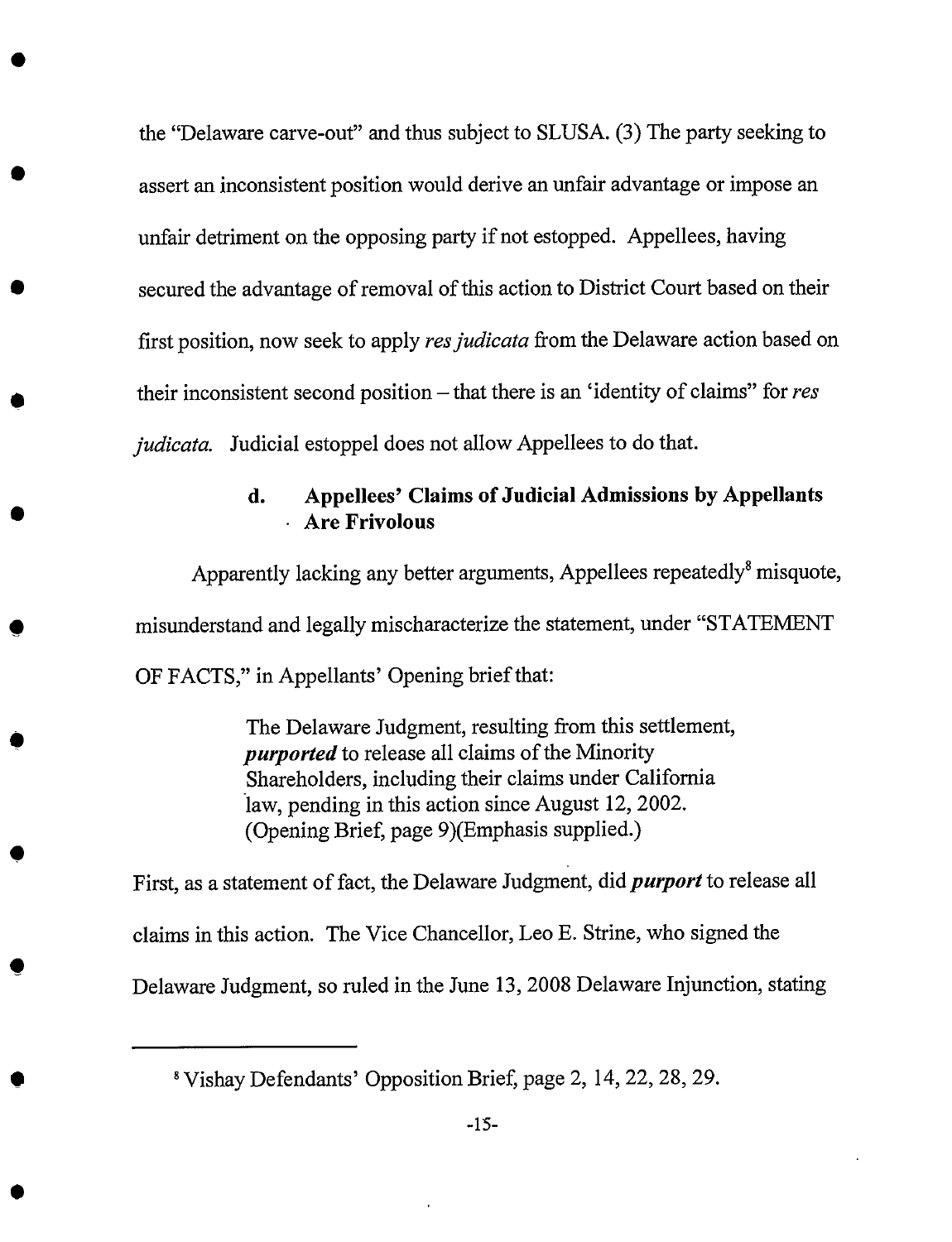(without authority or analysis) that: "in the Order and Final Judgment, plaintiffs settled and released, among other claims, all of the claims asserted in *Proctor v. VishayIntertechnology, Inc.,* Case No. 1-04-CV-018977." Second, this unsupported statement by the Delaware court totally begs the questions required to decide the *resjudicata* effect of the Delaware Judgment. Third, based on the standards for judicial admissions, set out above, Appellees' contention that this is a "judicial admission"<sup>9</sup> even were it not merely a statement of a record fact, is utterly without merit. It is frivolous.

### **e. Appellees Rely on Several Additional Misrepresentations of the Record**

In several other arguments **Appellees** rely on clear misrepresentations of the record. Some of these are as follows.

(i) Failure *to* Follow *Donovan.* Appellees claim that "the District Court proceeded exactly as directed by *Donovan,"* that "[the District Court} determined whether the Judgment issued in Delaware, as well as the decisions of the Court of Chancery and Delaware Supreme Court, were entitled to collateral estoppel and res judicata effect" and that "the decision below fully accords with

<sup>9</sup>Vishay Defendants' Opposition Brief, page 28, lines 3-12.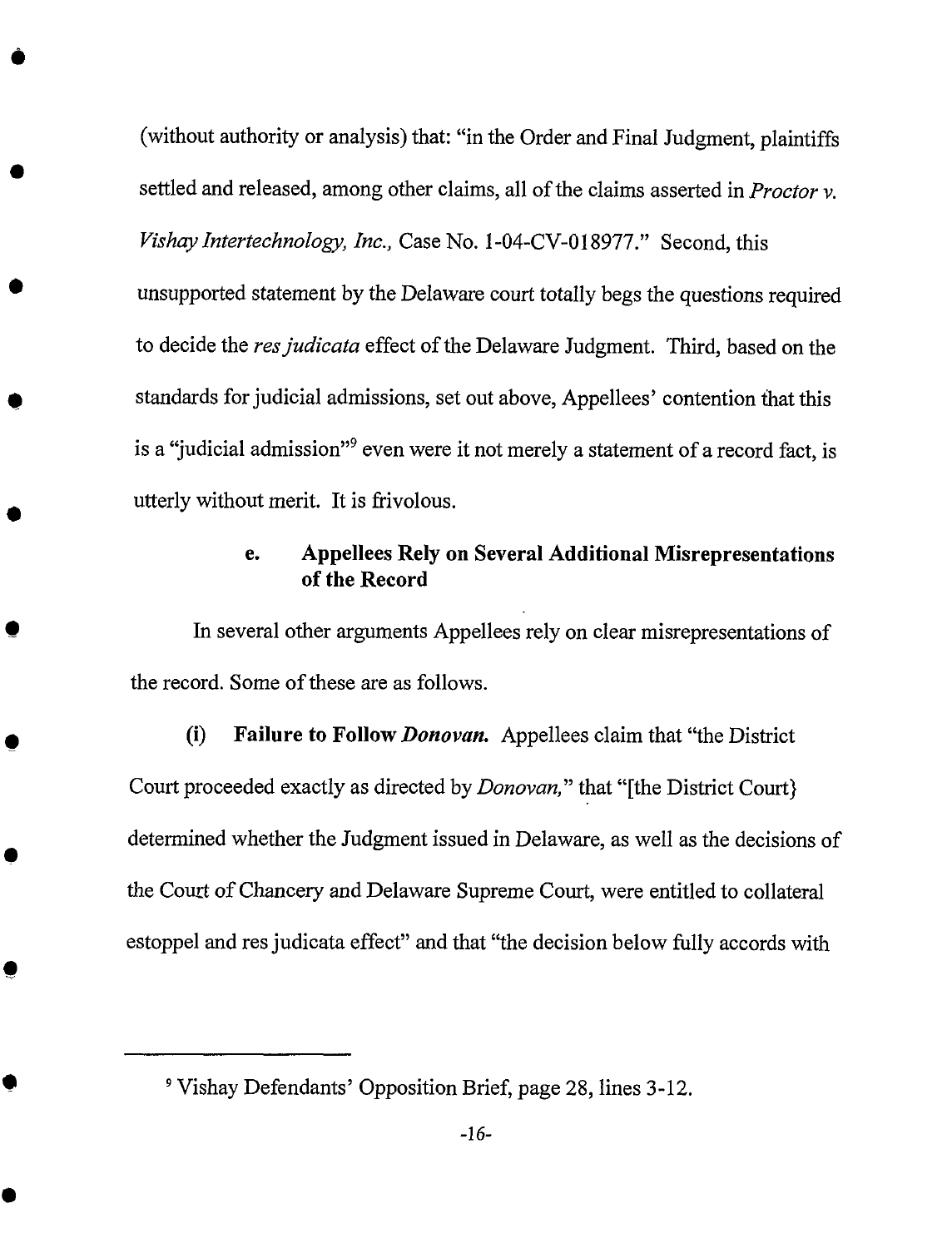*Donovan.* "<sup>10</sup> No fair reading of the District Court's short "Order Granting Defendants' Motion to Dismiss and Motion for Summary Judgment" of July 19, 2007 ("Dismissal Order") supports these statements. (ER 1714-1719) After over four (4) pages of reciting the history of the proceedings, the *Dismissal* Order, in less than ten (10) lines, simply quotes, without analysis, the Delaware Injunction language that "the injunction at issue here 'encompasses, among other claims, all of the claims asserted by the representative plaintiffs in *Proctor v. Vishay Intertechnology, lnc.* Case No. 1-04-CV-018977,' and 'plaintiffs settled and released, among other claims, all the claims asserted in [that action]...' Injunction at 2.'" The District Court then refused to even "entertain arguments" (let alone address them) regarding the scope of the *Delaware* Chancery Court Judgment, dismissing the case based on the Delaware Injunction, "unless and until" the Delaware Injunction was modified," instead basing its dismissal solely on the Injunction. This clearly did not comport with *Donovan's* unequivocal requirements that: (1) "state courts are completely without power to restrain federal-court proceedings, in *in personam* actions;" (2) "where the jurisdiction of a court, and the right of a plaintiff to prosecute his suit in it, have once attached, that right cannot be arrested or taken away by proceedings in another court;" and

<sup>&</sup>lt;sup>10</sup> Vishay Defendants' Opposition Brief, pages 29-31.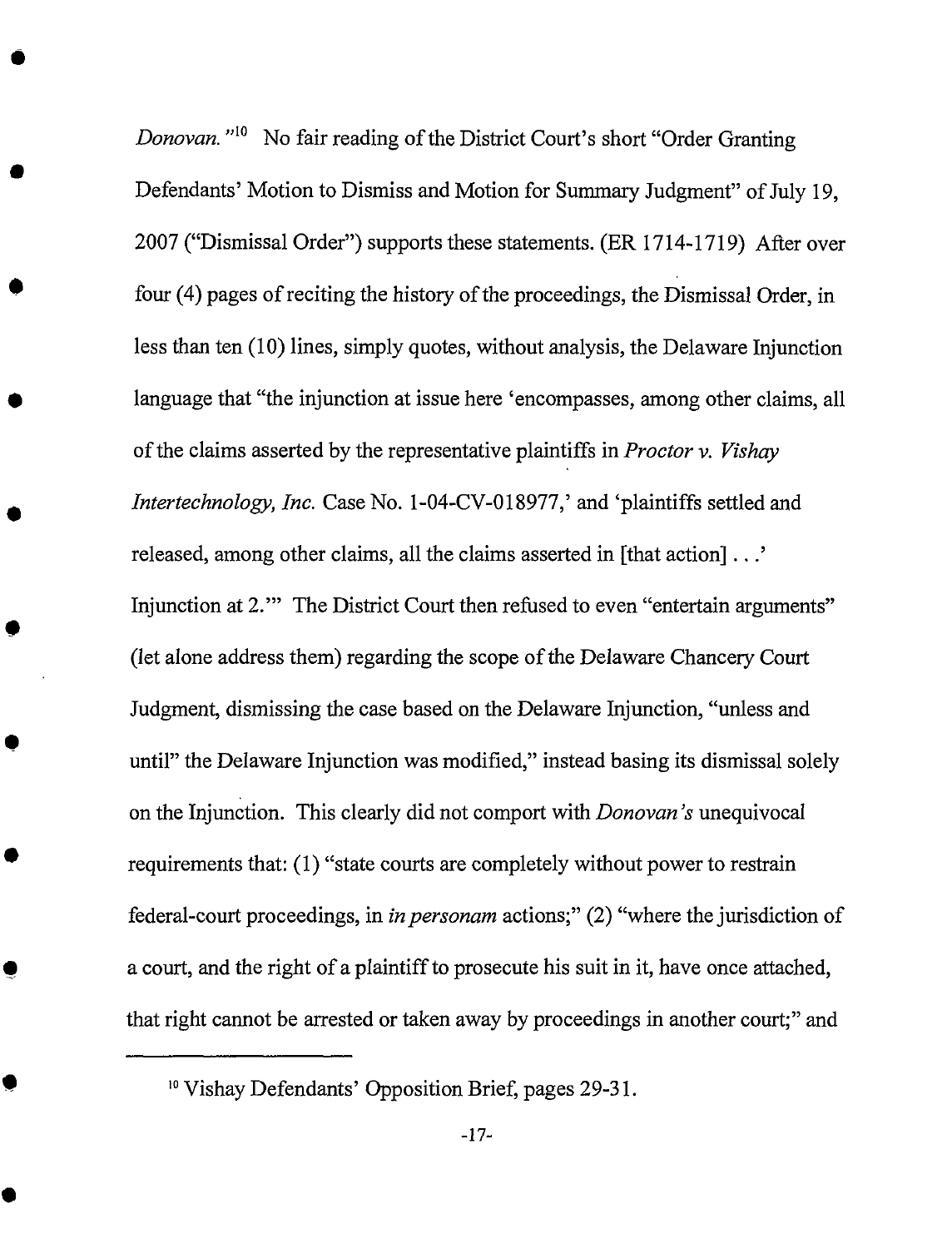(3) where defendants claim *resjudicata* in a prior state court judgment "whether or not a plea of res judicata in the second suit would be good is a question for the federal court to decide." *This* is not close, *Donovan* was not followed.

# (ii) **The Delaware** Supreme **Court's** Purported "Holding." *Appellees*

repeatedly misrepresent as a "holding" of the Delaware Supreme Court that "the claims in this action 'encompassed the same claims that had been released in the settlement of the Delaware Action."<sup>11</sup> The actual holding of the Delaware Supreme Court, plainly, on the face of its decision, was only that the appeal was dismissed for lack of standing. The decision stated:

> In Delaware, a nonparty to an action generally has no standing to take an appeal to the Delaware Supreme Court. [Citation omitted.] Moreover, the fact that a nonparty has an interest in the outcome of the litigation, or has participated in the proceedings below, is insufficient to confer standing upon him for purposes of the appeal. [Citation omitted.] There are no circumstances in this case that justify departing from this settled principle of Delaware law. Therefore, this appeal from the judgment of the Court *of* Chancery should be dismissed.

NOW, THEREFORE, IT IS *ORDERED* that this appeal is DISMISSED.

(ER 1541)

<sup>11</sup>Vishay Defendants' Opposition Brief, pages 2, 3, 12-I3, 32, 34.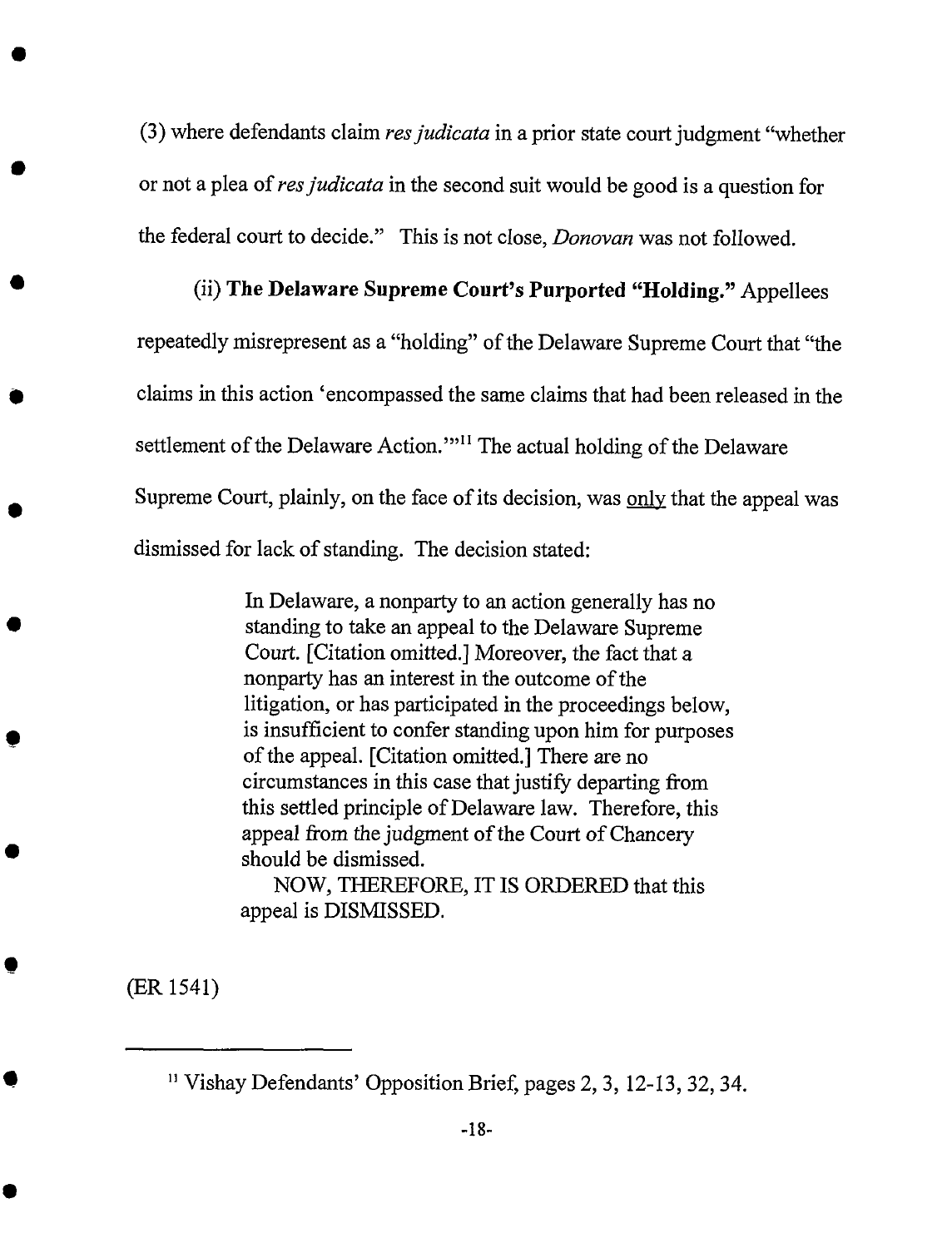The "holdings" being proffered to this Court by Appellees as support for *resjudicata* are not holdings at all, but are pure *dicta.*

O

(iii) **Proceedings Before** the **Santa Clara Superior Court.** Appellees repeatedly misrepresent the proceedings before the Superior Court for Santa Clara County on whether Judge Komar addressed their claim of *resjudicata* based on the Delaware Judgment and Injunction. They claim that the Santa Clara Superior Court did not reach the defense of res judicata. This is not true.

Both the Vishay Defendants and defendant Ernst & Young demurred to the SAC based on the *res judicata* defense.<sup>12</sup> The May 8, 2008 "Order After Hearing on Vishay Defendants' Demurrer to the Second Amended Complaint" stated clearly:

. The Vishay Defendants' demurrer to all causes of action in plaintiffs' Second Amended Complaint, based on an alleged release of claims in the class action settlement in *In* re *Siliconix, Inc.* Shareholders Litigation, C.A. No 1143-N (Del. Ch., October 25, 2005), *is overruled.* (ER 1180) (Emphasis supplied.)

<sup>&</sup>lt;sup>12</sup> The "Vishay Defendants Notice of Demurrer to Second Amended Complaint" stated as a ground for demurrer that "Plaintiffs' claims are also barred by res judicata based upon an *Order* and Final Judgment entered *October* 25, 2005, in the *Delaware* Court of Chancery, and also on account of a settlement in *that* action encompassing the claims brought by plaintiffhere." (ER 0880) Defendant Ernst & Young's "Notice of Demurrer to Plaintiffs' Second Amended Shareholder Derivative Class *Action* Complaint" stated: "Plaintiffs' claims against E&Y were released as part of a class action settlement in In re Siliconix, Inc. Shareholders Litigation. C.A. No. 1143-N (Del. Ch. *Oct.* 10 2005)." (ER 1012)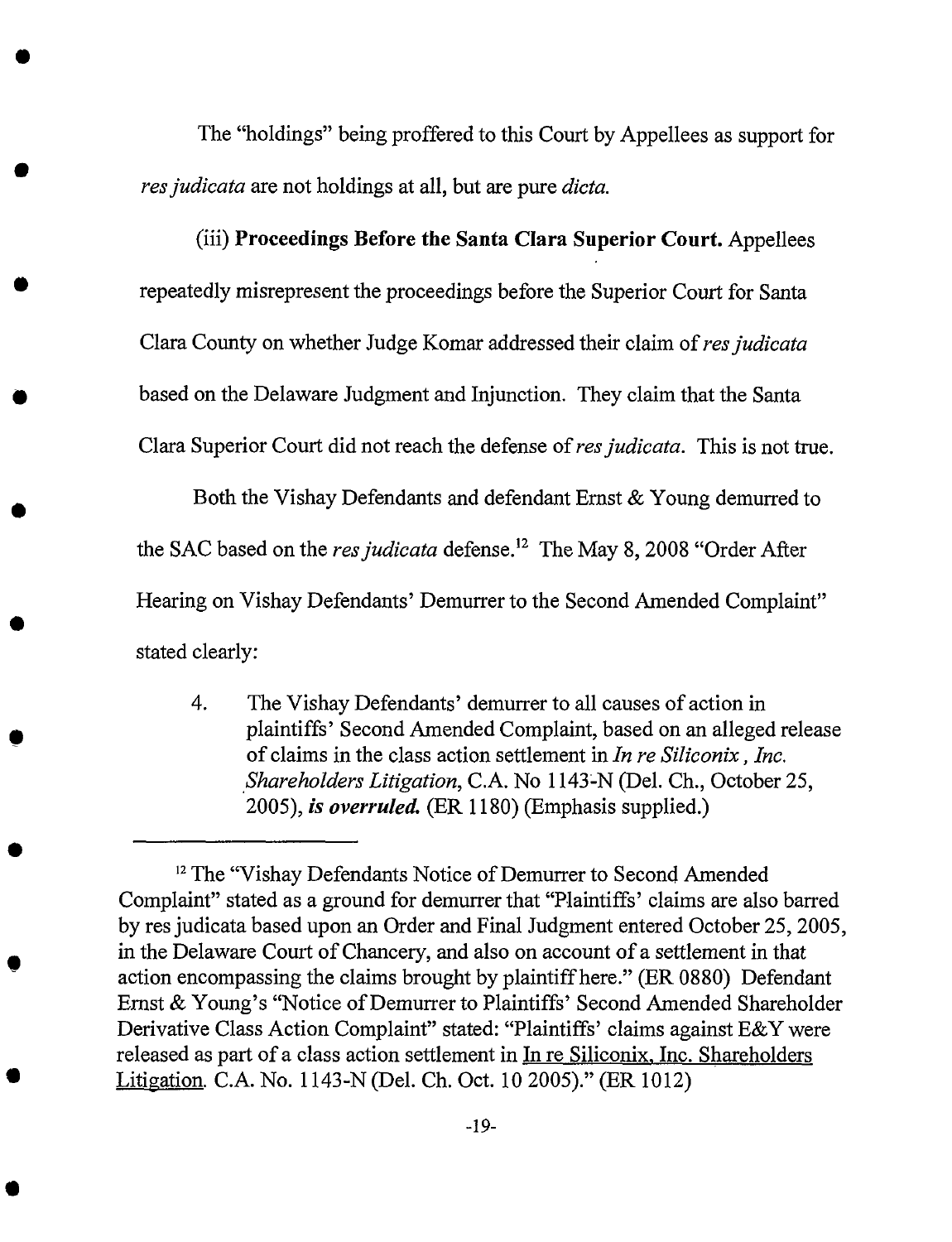When defendants subsequently presented to the Santa Clara Superior Court the Delaware Injunction which was based on the *Order* and Final Judgment entered October 25, 2005, in the Delaware Court of Chancery, at the Case Management hearing on June 13, 2006, they sought to renew their demurrer on the basis of the newly-minted Delaware Injunction – they sought to bring "a dispositive motion based on this new development." (ER 1213:2-10)

Appellees<sup>13</sup> (and the District Court in its Dismissal Order)<sup>14</sup> quote selectively from the comments of the Santa Clara Superior Court on June 13, 2006, during the time when the Superior Court was logically working through implications of the Delaware Injunction (sprung on the Court just that morning). *Appellees* and the *District* Court claim *that* Judge *Komar* "gave plaintiffs' counsel until *August* 15, 2005 to 'get your papers together and decide what you are going to do.'" A fair reading of the full transcript of the June 13, 2006 hearing does not support this. The Superior Court, after thinking out loud, finally ruled: (a) that it was going to "put this matter over" to August 15, 2006 and " decide how we will proceed on this"  $- viz.$ , decide whether the Delaware

<sup>&</sup>lt;sup>13</sup> Vishay Defendants' Opposition Brief, page 12, lines 7-16.

<sup>&</sup>lt;sup>14</sup> 'Order Granting Defendants' Motion to Dismiss and Motion for Summary Judgment," July 19, 2007, page 4, lines 17-25. (ER 1717)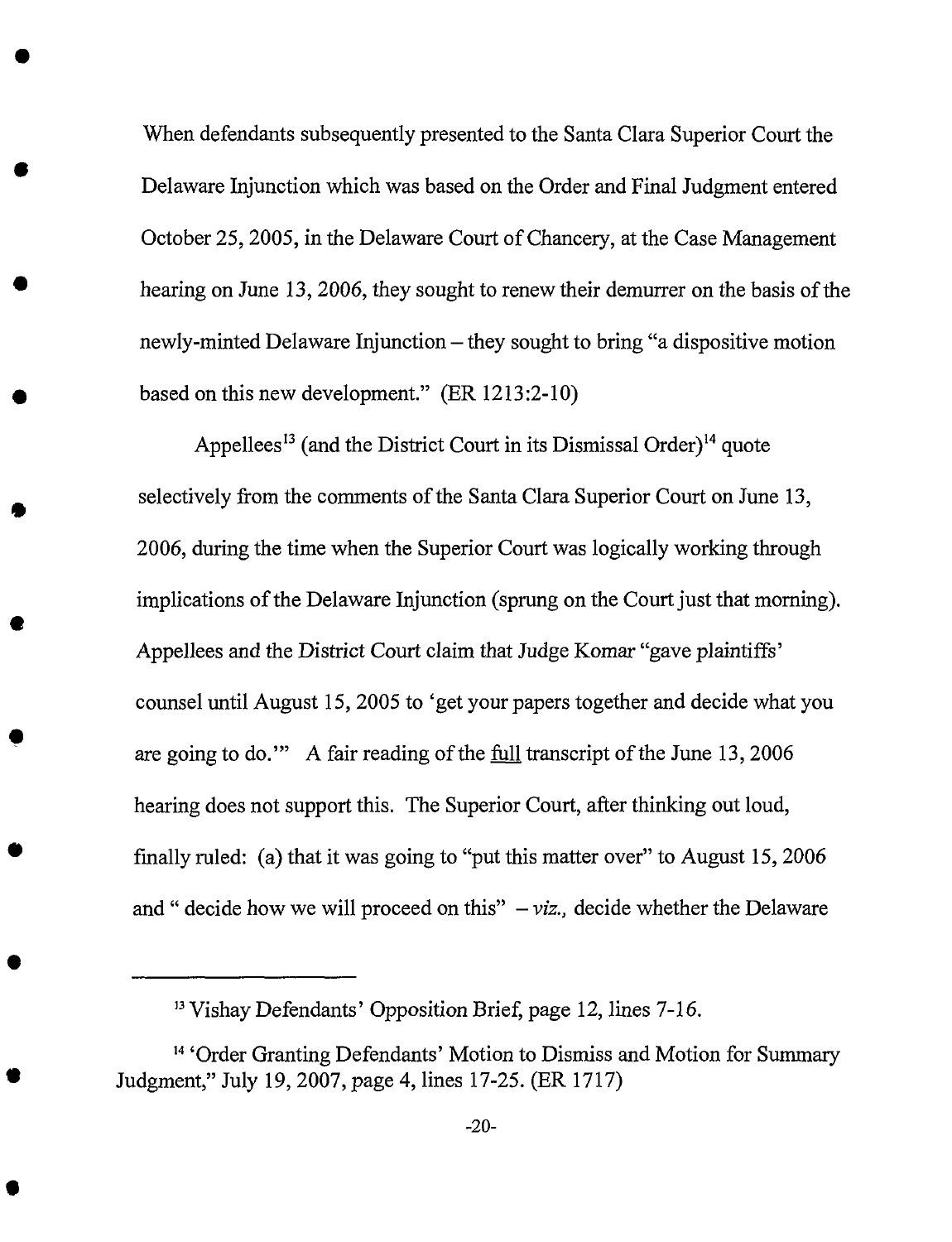Injunction was valid (ER 1213:21- 1214:8); (b) that "it is rather extraordinary for a court in one state to tell the parties in litigation in this state how the court basically ought to be ruling on the issue of whether or not settlement in that other state affects this litigation [and that the Court] "expect[ed] that [the effect of the Delaware settlement and injunction] to be litigated appropriately with due deliberation" (ER 1215:27-1216:7); and (c) that it would refuse to stay the proceedings in the Santa Clara Superior Court – by refusing to extend  $E&Y$ 's time to answer and ordering them to "demur or answer" (ER 1216:7-12).

The Santa Clara Superior Court "got it right" on June 13, 2006 under the principles in *Donovan.* It refused to stay the proceedings based solely on the conclusive language in the *Delaware* Injunction and it determined that it would move toward determining "with due deliberation" the *res judicata* effect of the Delaware Judgment and Injunction. The Appellees' and District Court's reliance on the transcript of the June 13, 2005 proceedings is badly misplaced.

Defendant Ernst &Young and the Vishay Defendants, of course, did not like the Superior Courts decision to proceed "with due deliberation" to a determination in California of the *res judicata* effect of the Delaware Judgment, and promptly removed this action to *District* Court, where they got what they s wanted  $-$  a court which gave rote effect to the Delaware Judgment and Delaware

-21-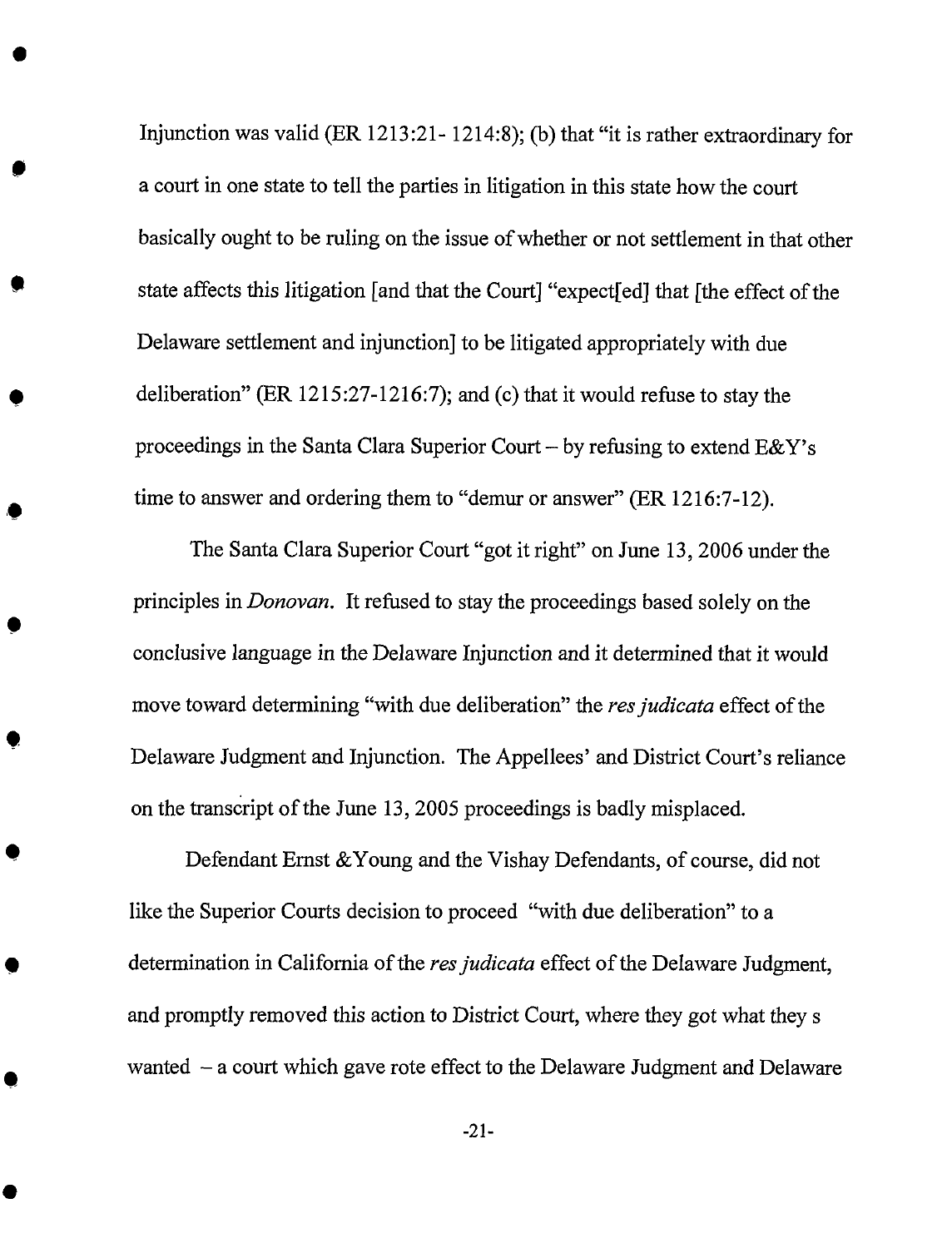Injunction. The District Court erred in doing so and must be reversed

#### 2. The Pre-SLUSA *Case* of *Matsushita Elec. Indus. Co., Ltd. v. Epstein* Does Not Support Appellees' Case for Affirmanee

In claiming **that the** Delaware Judgment is entitled **to** blind and rote adherence, **the** Vishay Defendants repeatedly cite *Matsushita Elee. Indus. Co., Ltd. v. Epstein,* 516 U.S. 367, 116 S.Ct. 873, 134 L.Ed.2d 6, (1996). 15 However, in doing **so, the** Vishay Defendants neglect **to** address **two** issues, each of which compels **reversal** of **the** District Court disposition and an instruction for **the** District Court **to** decide, under *Donovan,* **the** *resjudieata* effect of **the** Delaware Judgment.

These two issues are: (a) whether SLUSA, enacted in 1998 (after *Matsushita*) for the purpose of "prevent<sup>[ing]</sup> certain State private securities class action **lawsuits** alleging fraud from being used **to** frustrate **the** objectives of" **the** Private Securities Litigation Reform Act;<sup>16</sup> prevents Delaware from reaching results on **Federal** and foreign-state claims (as to which it had no **subject** matter jurisdiction) contrary **to the** result **that** would have been reached in a federal court or **that** of **the** foreign **state;** and (b) whether, Appellees and **the** District

<sup>15</sup>Vishay Defendants' Brief, pages, 19, 20, 37, 40 and **44.**

<sup>&</sup>lt;sup>16</sup> SLUSA §§ 2(2), (5); 112 Stat. 3227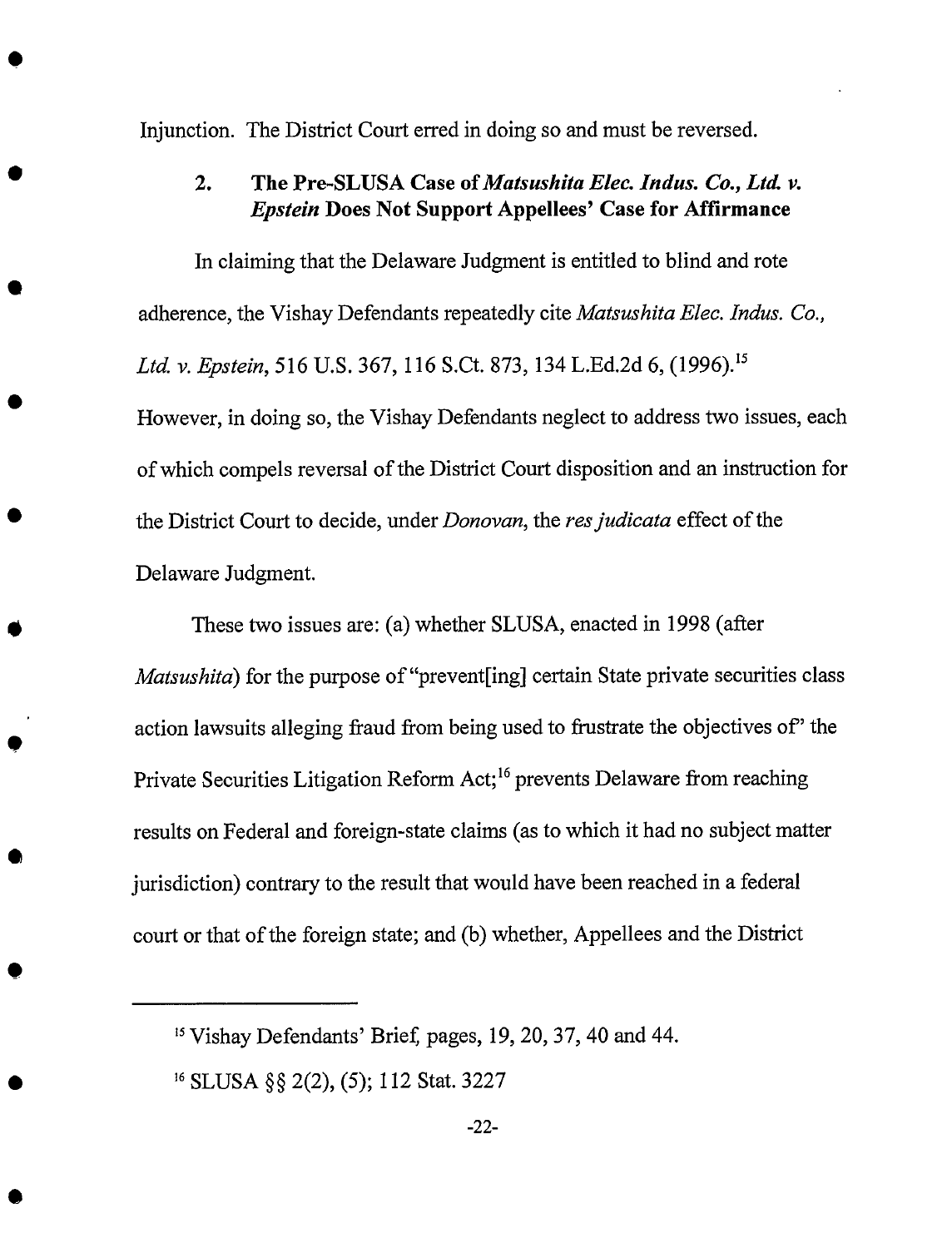Court met their burden under the two part analytical framework laid down in *Matsushita* (taken from *Marrese v. American Academy of Orthopaedic Surgeons,* 470 U.S. 373, 380, 105 S.Ct. 1327, 1331 (1985)) for deciding whether the Delaware judgment precludes the this action (including a review of whether procedures in prior litigation afforded plaintiffs, against whom earlier judgment has been asserted a "full and fair opportunity to litigate the claim or issue" and has been "determined to be fair and to have met all due process requirements").

#### **al The Policy and Provisions of SLUSA** *-* **Enacted After** *Matsushita -* **Legislate Against Applying** *Matsushita*

As this Court held in *Patenaude v. Equitable Life Assurance Society of*

*US.,* 290 F.3d 1020 (9th Cir. 2002), SLUSA, in its policy and statutory

provisions, was designed **to** promote "uniform standards for.., litigation

concerning, a defined class of covered securities." *Patenaude* stated:

SLUSA was an outgrowth of the Private Securities Litigation Reform Act of 1995 ("PSLRA"), Pub.L. 104- 67, 109 Stat. 737 (codified in scattered sections of 15 U.S.C.), which was intended to prevent the filing of frivolous securities class action lawsuits by imposing, among other restrictions, heightened pleading requirements. *In re Silicon Graphics lnc. Sec. Litig.,* 183 F.3d 970, 973 (9th Cir.1999). When it became evident that class actions plaintiffs were avoiding PSLRA's requirements by filing class action suits in state courts under state statutory or common law theories, Congress enacted SLUSA to foreclose this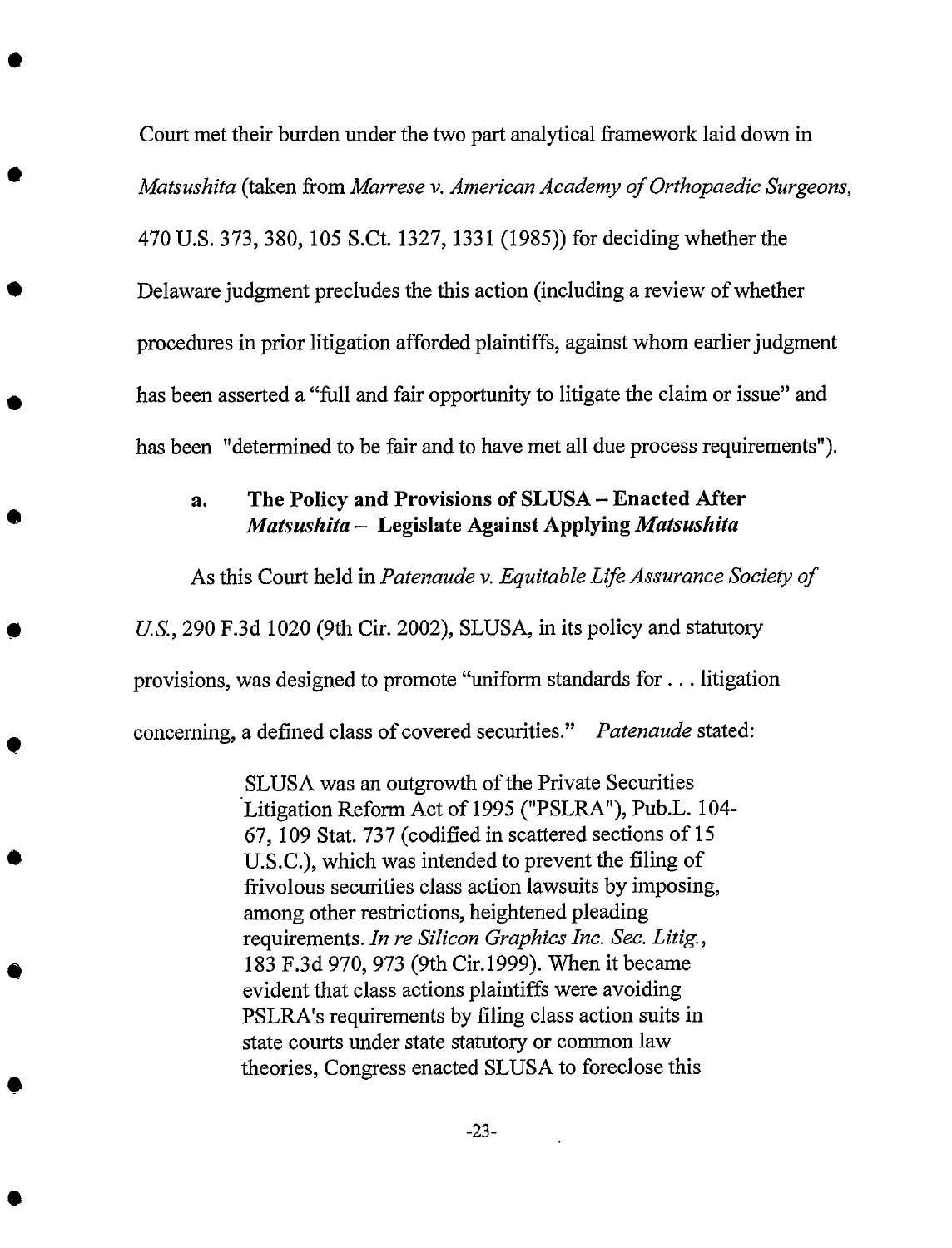altemative. See *Lander,* 251 F.3d at 108 ("SLUSA was passed in 1998 primarily to close this loophole in the PSLRA."). To accomplish this purpose, SLUSA mandated that federal court be "the exclusive venue for class actions alleging fraud in the sale of certain covered securities" and that "such class actions be governed exclusively by federal law."  $Id$ .

When considered in concert, SLUSA, NSMIA, and PSLRA demonstrate that Congress intended to provide national, uniform standards for the securities markets and nationally marketed securities. Through these statutes, Congress erected uniform standards for registration of, and litigation concerning, a defined class of covered securities...

*Id.* at 1025-1026.

O

The present action presents a situation where certain of the claims may be

styled under California,<sup>17</sup> Delaware<sup>18</sup> and/or federal law.<sup>19</sup>

<sup>17</sup>The First and Second Claims for Relief in the SAC are supported by: *Jones v. H. F. Ahmanson & Co.,* 1 Cal. 3d 93 (1969); Jara *v. Suprema Meats, Inc.,* 121 Cal. App. 4th 1238, 1257-58 (2004); *Smith v. Tele-Communication, Inc.,* 134Cal. *App.* 3d 338 (1982); *Crain v. Electronic Memories & Magnetics Corp.,* 50 Cal. App. 3d 509 (1975).

<sup>18</sup> The Third Claim for Relief in the SAC for "quasi-appraisal" based on defendants' failure to comply with the requirements of Del. Code *Ann.* tit. 8, § 262 ("8 Del. C. § 262") is supported by *Gilliland v. Motorola, lnc.\_,* 873 A.2d 305 (Del. Ch. 2005) (granting remedy of quasi-appraisal when defendants failed to provide adequate information about the corporation's financial condition); *Nebel v. SouthwestBancorp, Inc.,* Civ. *A.* No. 13618, I995 WL 405750, at \*7 (Del. Ch. July 5, 1995) (unpublished) (granting remedy of quasi-appraisal when defendants failed to include copy of proper statute in appraisal notice).

<sup>19</sup> The First, Second and Third Claims for relief are broad enough to support claims under both the Securities Act of 1933, 48 Stat. 74, codified at 15 U.S.C. §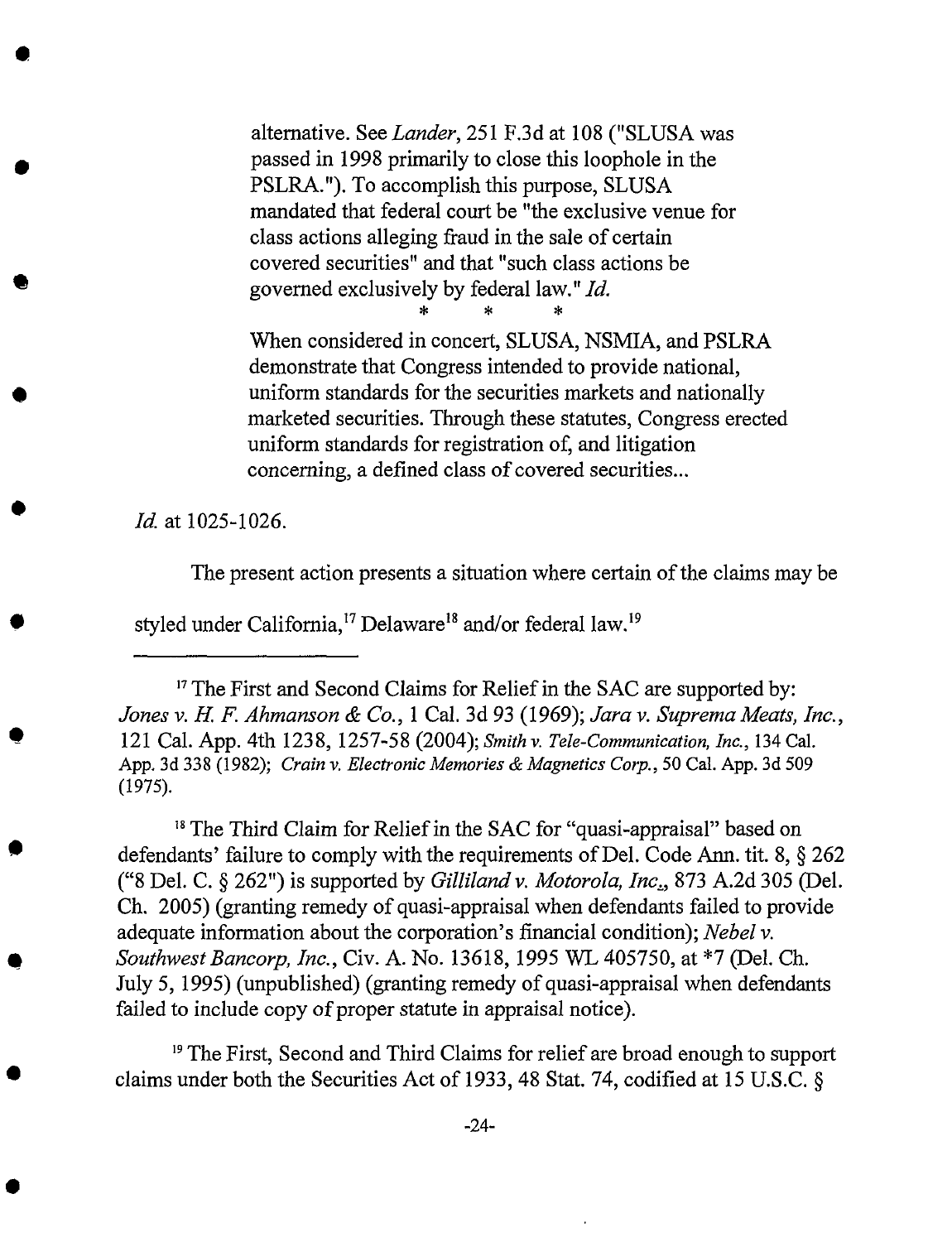Promoting SLUSA's goal of "uniform standards for . . . litigation concerning, a defined class of covered securities" legislates for the claims of Siliconix shareholders to be determined uniformly under federal securities laws with federal procedures under SLUSA - not to be determined solely under Delaware law by applying the Delaware Judgment. Amendment of the SAC to state federal law claims should be allowed<sup>20</sup> and adjudication under federal securities law and the uniform standards of SLUSA.

 $\blacksquare$ 

**hi The Analytical Framework in** *Matsushita,* **under** the *Marrese* **Factors Does Not Automatically Preclude this Action and Requires Inquiry into Whether the Delaware Judgment Comported with Due Process**

In *Matsushita Elec. Indus. Co., Ltd. v. Epstein,* 516 U.S. 367, 372-373,

116 S.Ct. 873, (1996) the Supreme Court reversed a 9<sup>th</sup> Circuit holding in *Epstein v. MCA, Inc.,* 50 F.3d 644, 665 (9th Cir. 1995) that "the preclusive force of a state court settlement judgment is limited to those claims that 'could...

<sup>77</sup>a et seq.), and the Securities Exchange Act of 1934, 48 Stat. 881, codified at 15 U.S.C. § 78a et seq. and SEC Rule 10b-5.

<sup>20</sup>*U.S. Mortg., Inc. v. Saxton,* 494 F.3d 833, 843 (9th Cir. 2007) ( "Congress included no express prohibition against amendment and no court has held that SLUSA completely and categorically bars any amendment of the complaint following removal. Moreover, there is precedent in the district courts of this circuit for the view that a plaintiff may avoid SLUSA dismissal through amendment.")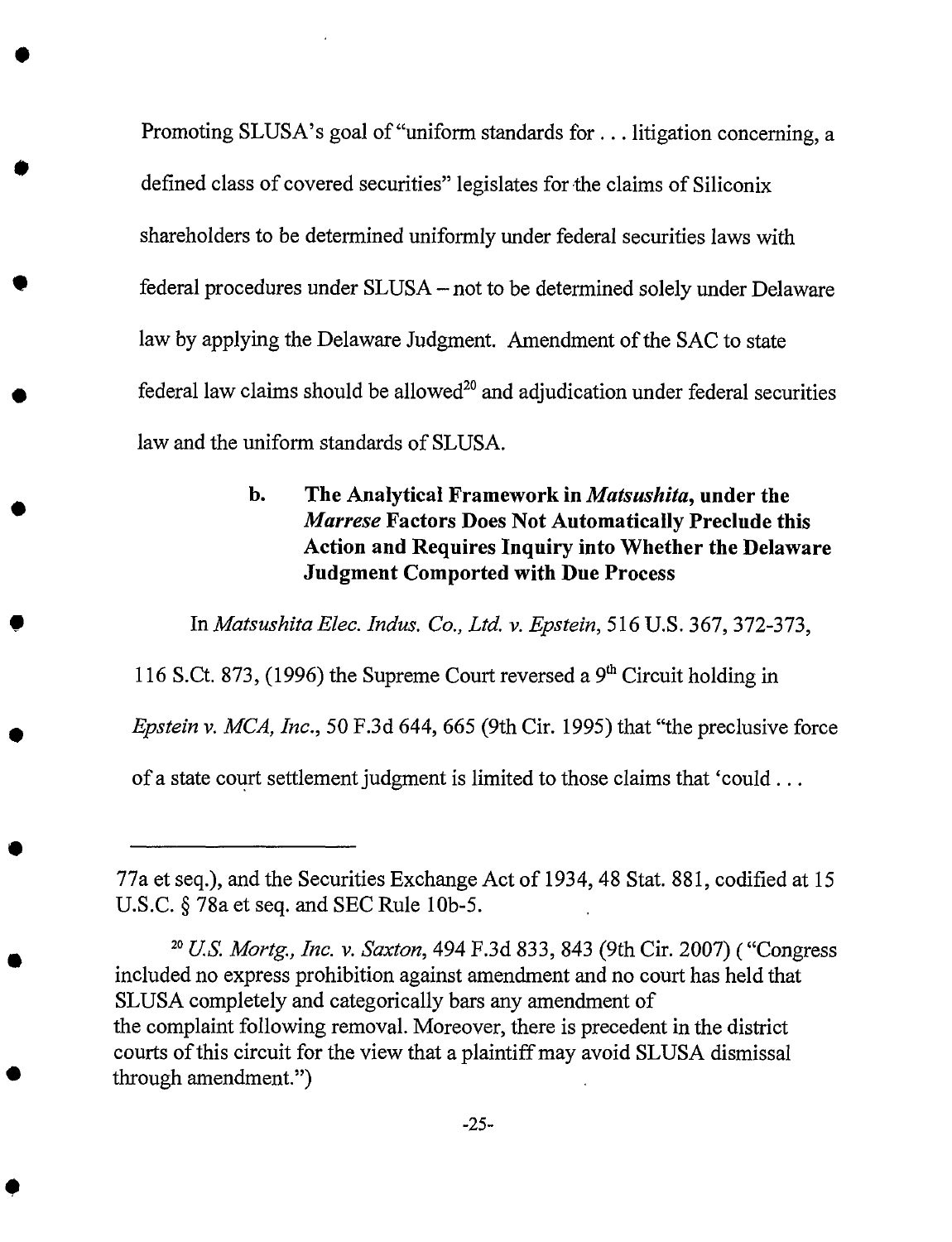have been extinguished by the issue preclusive effect of an adjudication of the state court claims'"  $-viz$ , that exclusively federal claims could not be released in a state court class **or** derivative action. The Supreme Court found that "Marrese<sup>21</sup> provides the analytical framework for deciding whether the Delaware court's judgment precludes this exclusively federal action" and that this framework involved a two step test: (1) determining whether "the particular claim or issue would be barred from litigation in a court of that state;" and (2) if it would, "whether, 'as an exception to  $\S 1738$ ,  $22$  it 'should refuse to give preclusive effect to [the] state court judgment.'"

(1) The Delaware Judgment, on its face, does not pass the first test of *Marrese,* because the "Order and Final Judgment," entered in Delaware Chancery Court on *October* 25, 2005, specifically "exclud[ed] any claims.., for appraisal pursuant to 8 Del C.  $\S 262$ " from release - *viz.*, the claims made in the

51Marrese *v. American Academy of Orthopaedic Surgeons,* 470 U.S. 373, 105 S.Ct. 1327 (1985).

<sup>22</sup> 28 U.S.C. § 1738, the Full Faith and Credit Act requiring that the "judicial proceedings" of any state "shall have the same full faith and credit in every court within the United States... as they have by law or usage in the courts of such State... from which they are taken."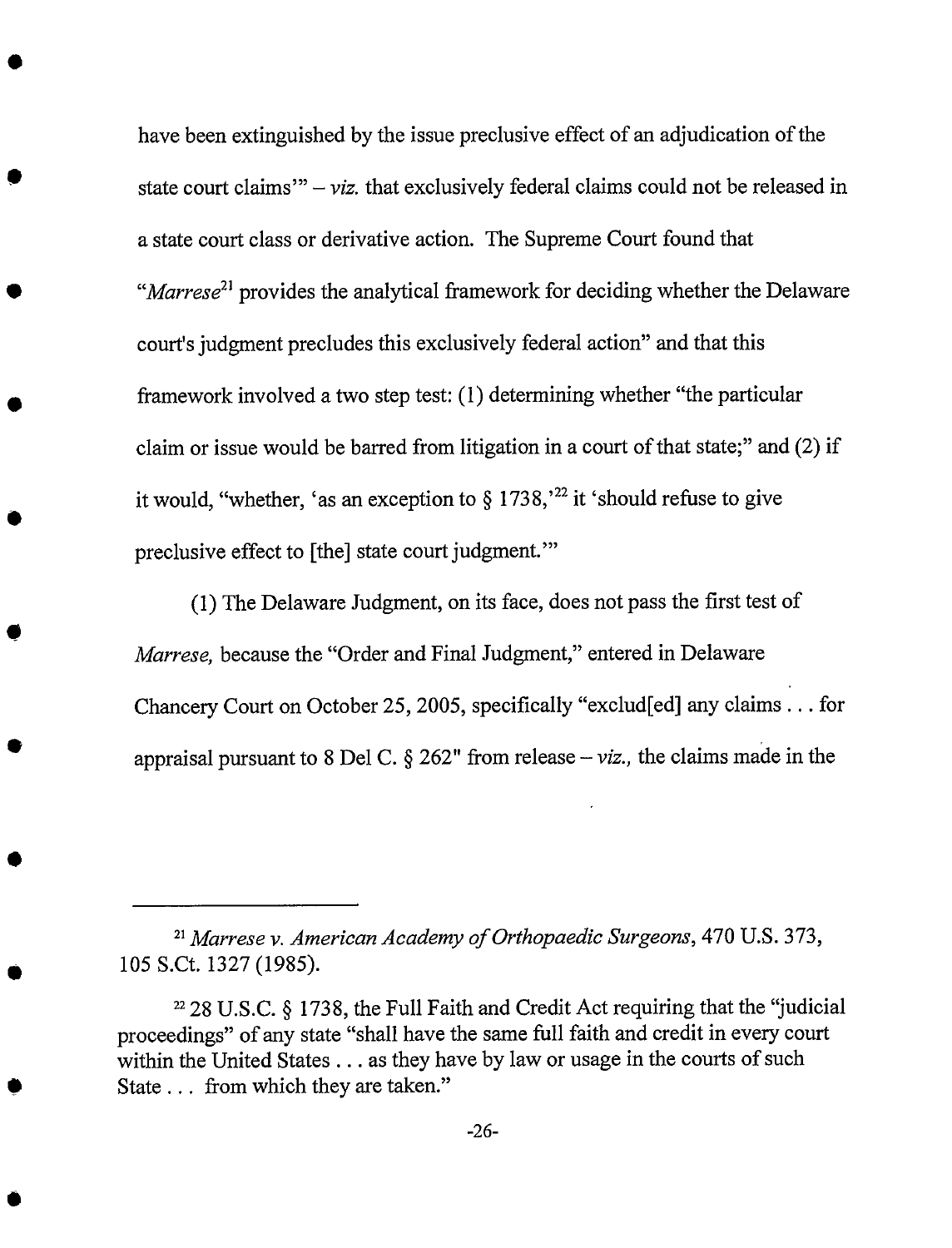Third Claim for Relief in the California Action SAC.<sup>23</sup> So, this claim would not be barred from litigation in a Delaware court under Delaware law. (ER 1529)

(2) Certain exceptions exist to the application **of** § 1738, the "Full Faith and Credit Act" for state judgments. These include the requirement, noted by the Supreme Court in *Matsushita* that under Delaware law, a state court settlement of a class action could release or preclude claims only where that settlement was "determined to be fair and to have met all due process requirements." *Id.* at 377-78, (quoting *In re MCA, Inc. Shareholders Litig.,* 598 A.2d 687, 691  $(Del.Ch. 1991))$  - that "[a] state-court judgment generally is not entitled to full faith and credit unless it satisfies the requirements of the Fourteenth

<sup>&</sup>lt;sup>23</sup> The SAC includes factual allegations (which must be taken as true for purposes of a Rule 12 (b) (6) motion, that defendants failed to comply with their statutory obligations under 8 Del. C. § 262(d)(2) to notify Siliconix shareholders of their appraisal rights "within ten days" after the merger. In particular, paragraph 59 of the SAC alleges both that "many Siliconix shareholders received no notice whatsoever of their appraisal rights" and that "[t]hose who did receive notices were nonetheless harmed because those notices did not contain adequate financial or other information to allow the shareholders [to] determine the fair value of their shares." The Delaware courts have consistently held such allegations sufficient to support the remedy of quasi-appraisal. *See, Gilliland v. Motorola, lnc.,* 873 A.2d 305 (Del. Ch. 2005) (granting remedy of quasi-appraisal when defendants failed to provide adequate information about the corporation's financial condition); *Nebel v. Southwest Bancorp, lnc.,* Cir. A. No. 13618, 1995 WL 405750, at \*7 (Del. Ch. July 5, 1995) (unpublished) (granting remedy of quasi-appraisal when defendants failed to include copy of proper statute in appraisal notice)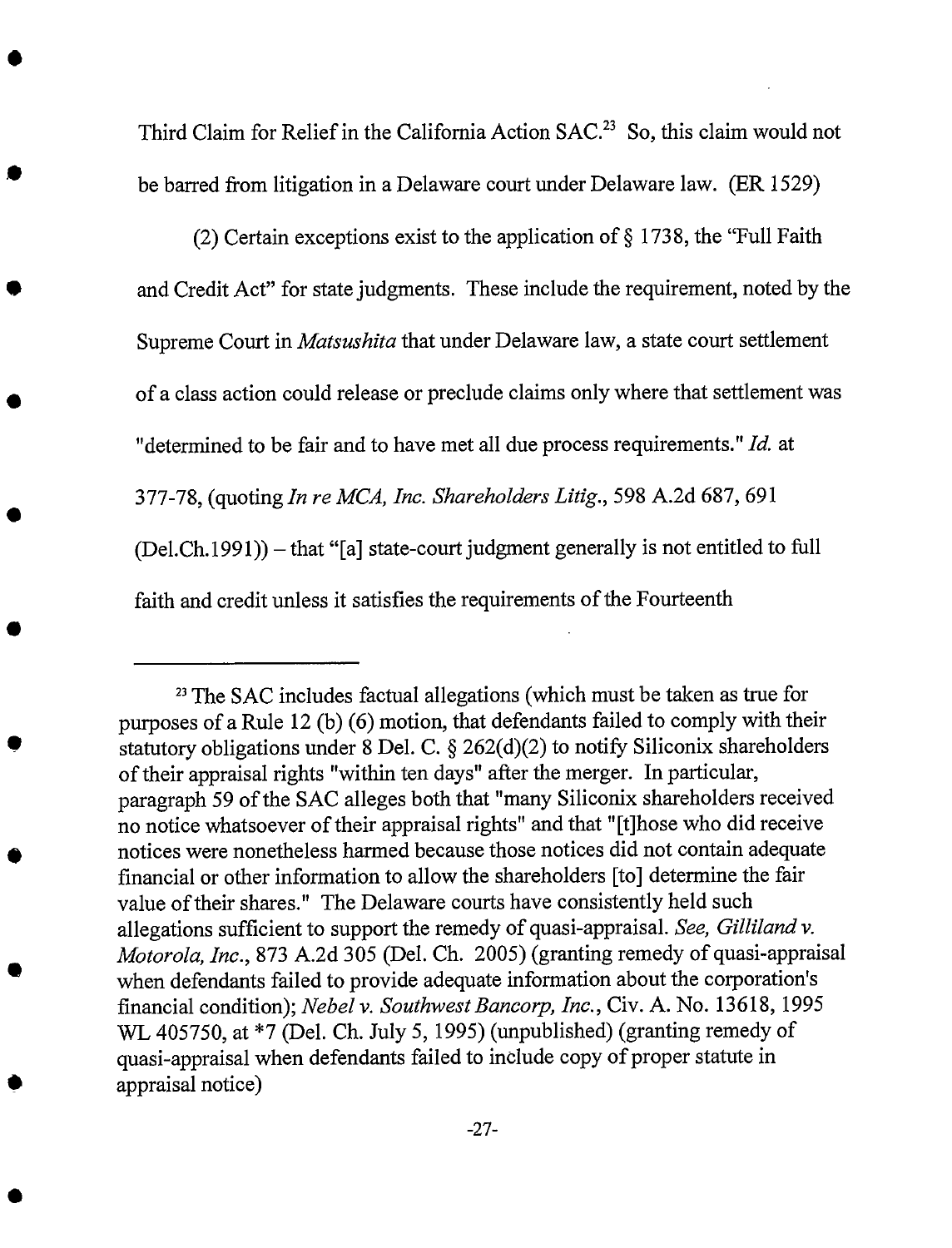*Amendment's* Due Process Clause... In the class action setting, adequate representation is among the due process ingredients that must be supplied if the judgment is to bind absent class members. See *Phillips Petroleum Co. v. Shutts,* 472 U.S. 797, 808, 812, 105 S.Ct. 2965, 2972, 2974, 86 L.Ed.2d 628 (1985); *Prezant v. De Angelis,* 636 *A.2d* 915,923-924 (Del. 1994)." *ld.* at 388 (concurring opinion).

The SAC contains allegations that due process standards were not met and there was not to adequate notice and representation of the class. (SAC ¶¶ 58 and 59) (ER 0809-0810).

The *Matsushita* case does not, as claimed by Appellees, automatically require that *the* Delaware Judgment be accorded Full Faith and Credit, without an inquiry into and decision of the facts under the law described above.

## **E. Appellants' Motion to** Remand **Should Have been Granted by the District Court**

## **1. The First Amended Complaint and Second Amended Complaint Allowed Appellees to** "Ascertain" **That This Action Was Removable under SLUSA**

**The** removal statute, 28 **U.S.C. 1446(b) requires** that **a notice of removal be filed within 30 days of receiving** "a **copy of an amended pleading, motion, order or other paper** *from which it mayfirst be ascertained* that the case **is one**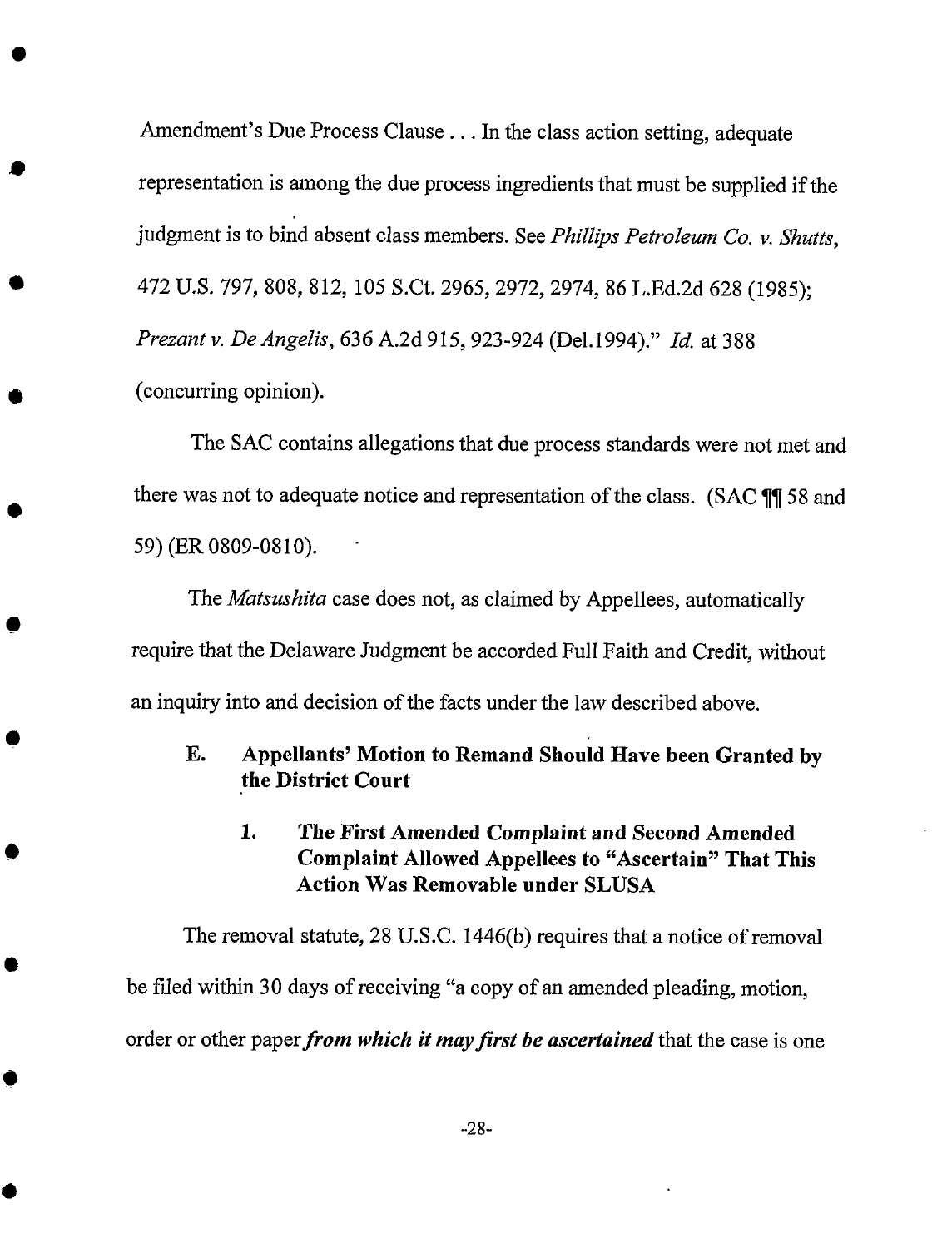which is or has become removable." (Emphasis supplied.) Ernst & Young concedes that if the FAC or the SAC (before the SAC Amendment) meet this standard the removal notice was tardy. Ernst & Young's claim that it could not "ascertain" that this action fell outside the "Delaware carve-out" with the service of the FAC or the SAC is not tenable.

The FAC contained both of the claims for relief that the District Court found were preempted by SLUSA - the First Claim for Relief based on Califomia derivative claims for breach of fiduciary duty and waste of corporate assets and the Second Claim for Relief based on direct shareholder claims for breach of fiduciary duty. The FAC contained the allegation that Ernst & Young became the auditor for Siliconix (well as Vishay) in 1998, and that Siliconix and Vishay thereafter filed statements with the SEC (as to which Ernst  $\&$  Young acted as the auditor) that were misleading and/or supported the looting of Siliconix. (FAC ¶¶ 24, 92, 94, 95, 96, 98, 101,108) In paragraph 108 of the FAC, for example, it alleges that:

> "Vishay benefitted from Siliconix's profits and cash balances in obtaining a loan with lower interest rates and greater borrowing capabilities.... Reference is made in the [Vishay] financial statements to guarantees by significant subsidiaries. However, a corresponding footnote referencing the guarantees does not appear in Siliconix's financial statements, *even though both*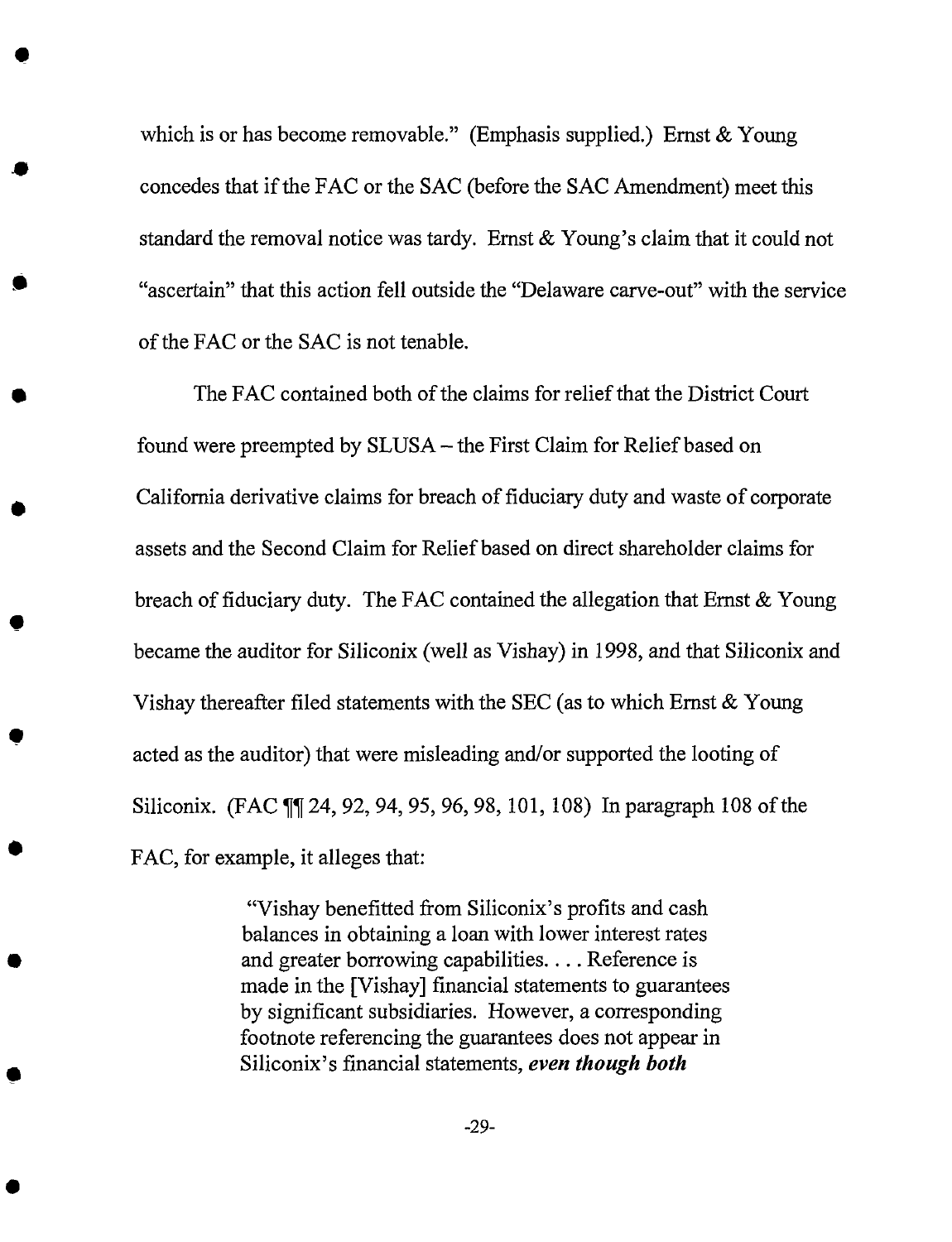#### *companies are audited by defendant Ernst & Young."*

(Emphasis supplied.)

The SAC, likewise, specifically names Ernst & Young as the auditor for both Vishay and Siliconix in the filing of misleading financial statements. (SAC  $\P\P$  4, 36)

Ernst & Young cannot credibly claim that, as the auditor for both Vishay and Siliconix, it could not "ascertain" that it had a part in the misleading financial statements to the SEC that supported the looting of Siliconix alleged in the FAC and the SAC both directly and by inference and that it could not ascertain the SLUSA preemption from the FAC and the SAC.

### 2. *By* Moving to Arbitrate and *Demurring* to the SAC on the *Basis* of Res Judieata Appellees Waived their Right to Removal

*Appellees* clearly waived their right to remove "by taking some substantial offensive or defensive action in the state court action indicating a willingness to litigate in that tribunal before filing a notice of removal with the federal court'" [Yusefzadeh *v. Nelson, Mullins, Riley & Scarborough, LLP* (1 lth Cir. 2004) 365 F3d 1244, 1246" *Cal. Prac. Guide Fed. Civ. Pro. Before Trial,* Schwarzer, Tashima and Wagstaffe, ¶ 2:874 (2006) As set out in Appellants' Opening Brief (pp. 48-51) and above, Appellees clearly demurred to the SAC based on the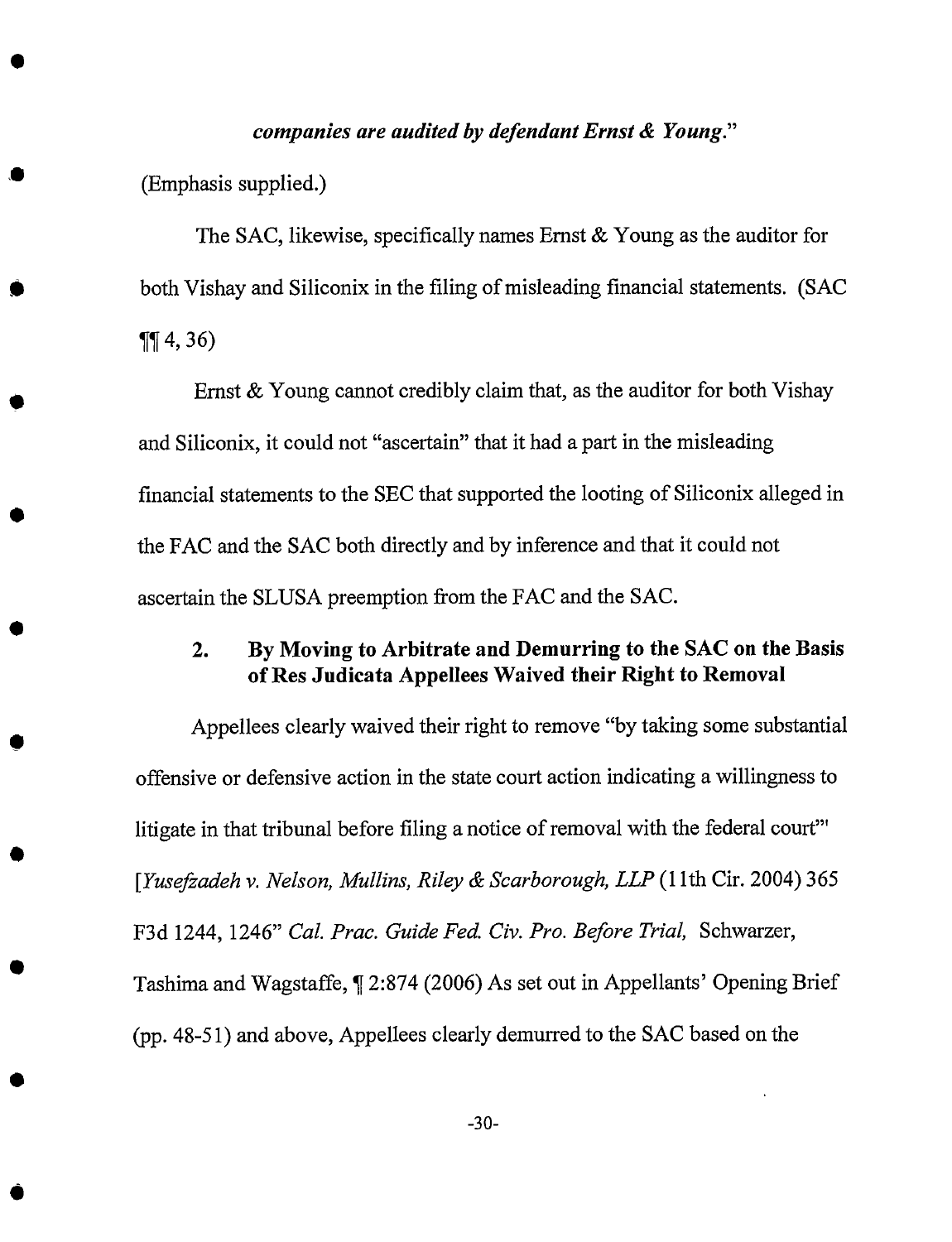Delaware Judgment, lost, and sought to resurrect that challenge before filing their notice of removal when they lost. (ER 0880, 1012 and ER 1180, 1213:2- 10). Prior to that, under the FAC, they moved to compel arbitration. (ER 0195- 0372)

The only response that Appellees have as to why their actions on the merits were not waivers of their right to remove is that neither the FAC nor the SAC allowed them to ascertain that SLUSA preempted this action. *As* set out at subparagraph 1, immediately above, this is not correct. The FAC and SAC, according to the District Court clearly fell outside the "Delaware carve-out" and was subject to SLUSA preemption. Moreover, Appellees cite no authority from the  $9<sup>th</sup>$  Circuit supporting a requirement that a party can litigate on the merits and then, later, file a timely notice of removal.

#### **CONCLUSION**

For the foregoing reasons, and those set out in Appellants' Opening Brief,: (1) the District Court's Dismissal Order, relying on application of *resjudicata* from the Delaware Judgment and the Delaware Injunction and its dismissal of this action under Fed.R.Civ.P. 12(b)(6) and Fed.R.Civ.P. 56, were in error and the Dismissal *Order* should be reversed; and (2) the District Court's denial of Plaintiffs' motion to remand this action to California State Court was also in

-31-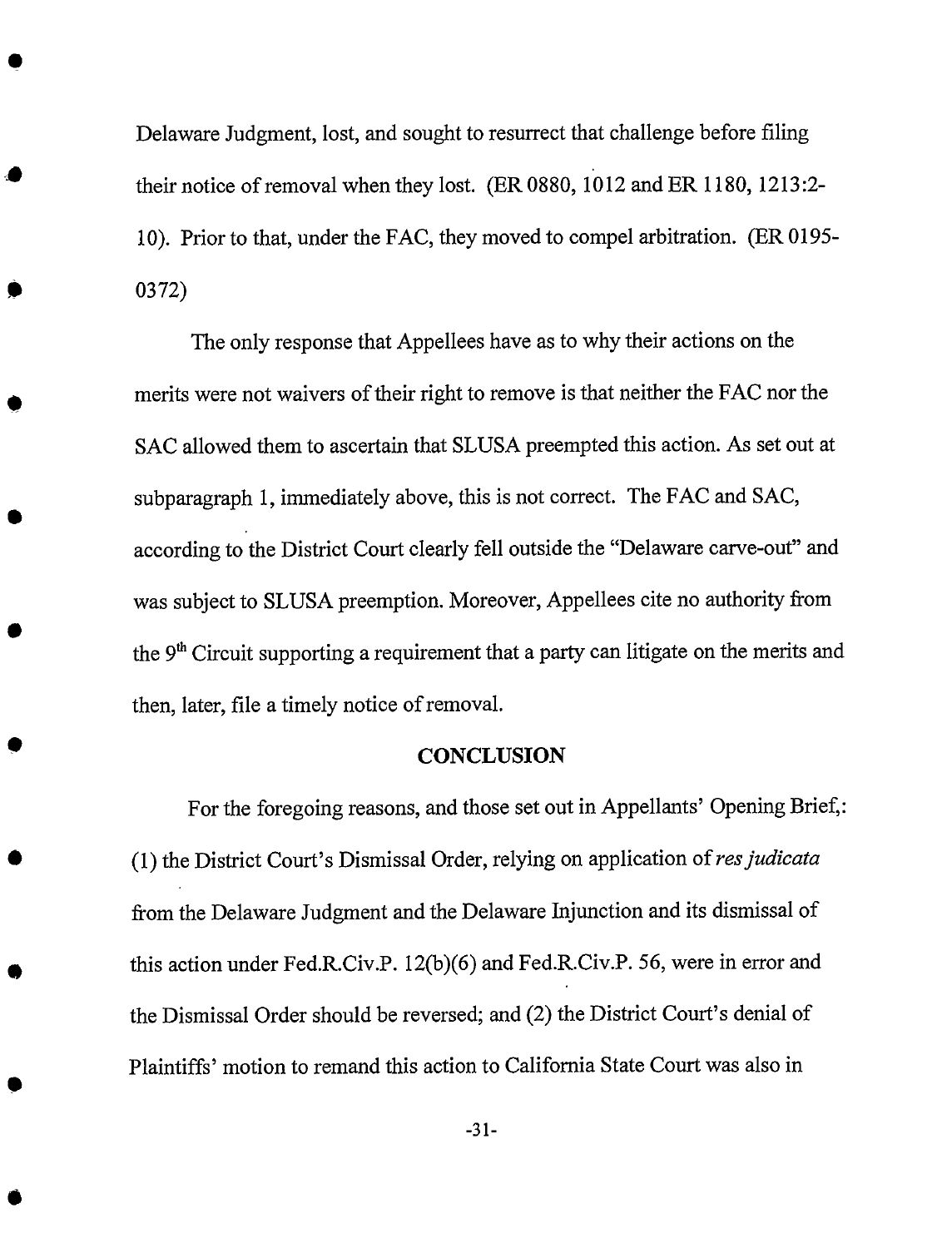error and should be reversed and the case remanded to Santa Clara Superior Court, from which it was removed, for further proceedings.

Dated: April 25, 2008 Respectfully submitted,

HENNEFER FINLEY & WOOD, *LLP*

Fermife  $\overline{\nu}$ James A. Hennefer

Attorneys for Plaintiffs-Appellants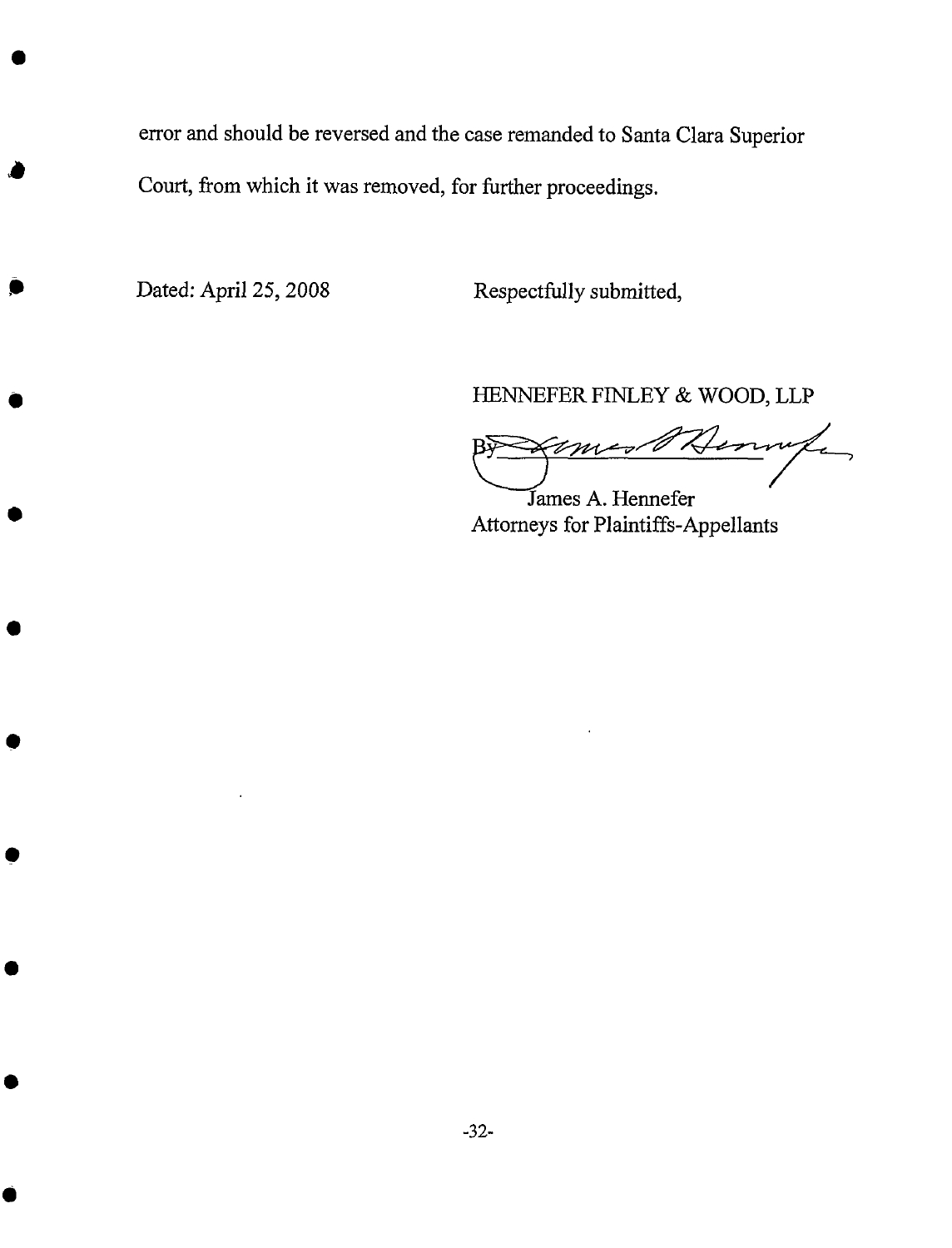#### **STATEMENT OF RELATED CASES**

Pursuant to Rule 28-2.6 **of** the Rules **of** this Court, Appellants and their counsel of record state that they are unaware of any related case pending in this Court.

#### CERTIFICATE OF COMPLIANCE

I certify that:

Pursuant to Fed. R. App. P. 32(a)(7)(C) and Ninth Circuit Rule 32-1, the attached Opening Brief is proportionately spaced, has a typeface of 14 points and contains 6894 words of text, as calculated by the word processing program used to prepare the brief. The text of the brief is double-spaced.

DATED: April 25, 2008 Respectfully submitted,

HENNEFER, FINLEY & WOOD, LLP

mest Kong

James A. Hennefer Attorneys for Plaintiffs-Appellants